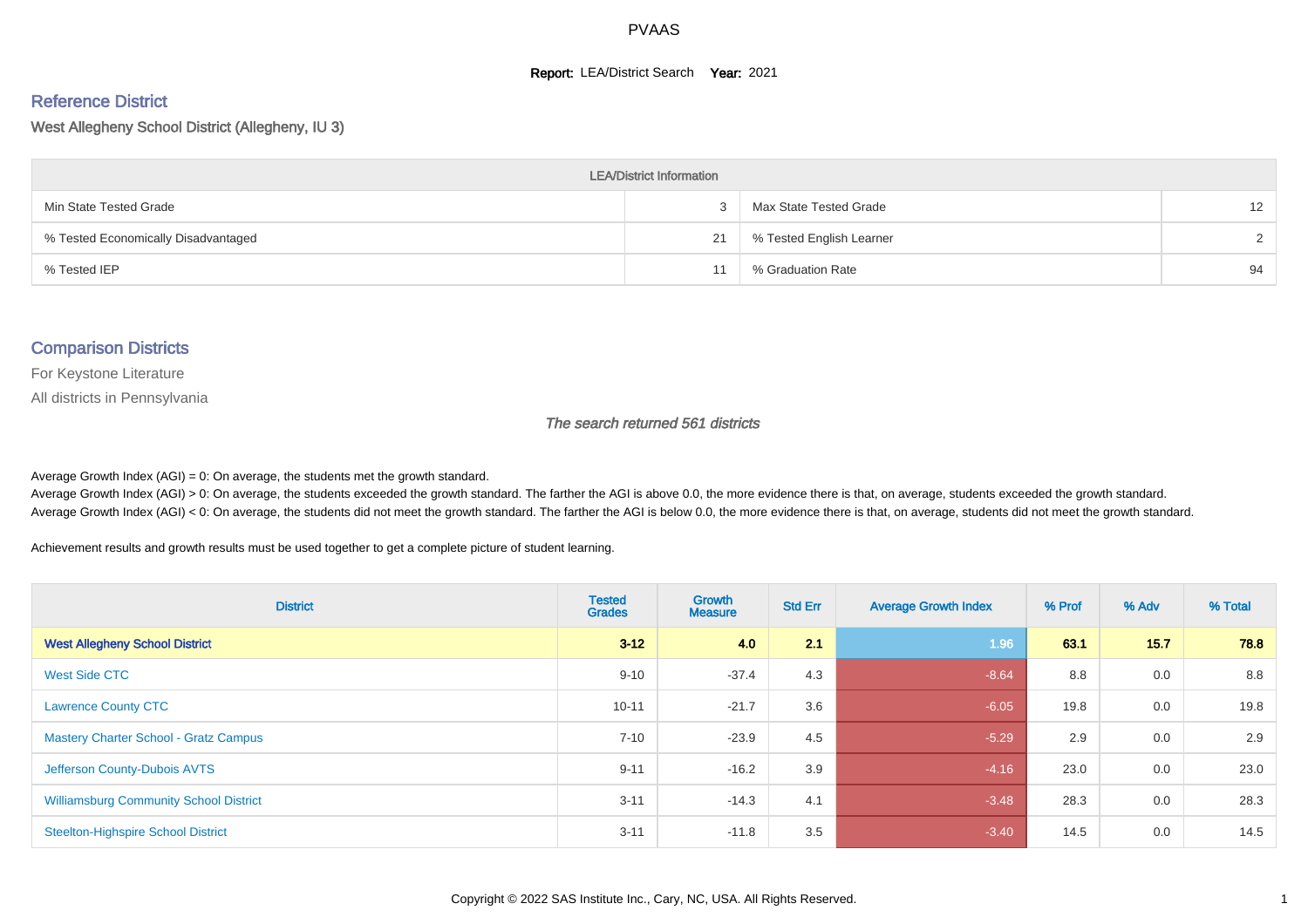| <b>District</b>                                                       | <b>Tested</b><br><b>Grades</b> | <b>Growth</b><br><b>Measure</b> | <b>Std Err</b> | <b>Average Growth Index</b> | % Prof | % Adv   | % Total |
|-----------------------------------------------------------------------|--------------------------------|---------------------------------|----------------|-----------------------------|--------|---------|---------|
| <b>West Allegheny School District</b>                                 | $3 - 12$                       | 4.0                             | 2.1            | 1.96                        | 63.1   | 15.7    | 78.8    |
| Maritime Academy Charter School                                       | $3 - 10$                       | $-11.4$                         | $3.5\,$        | $-3.29$                     | 15.2   | 0.0     | 15.2    |
| <b>Propel Charter School-Homestead</b>                                | $3 - 11$                       | $-11.7$                         | 4.1            | $-2.84$                     | 15.9   | 0.0     | 15.9    |
| <b>Northern Potter School District</b>                                | $3 - 12$                       | $-13.1$                         | 4.6            | $-2.84$                     | 37.5   | 0.0     | 37.5    |
| <b>Propel Charter School-Montour</b>                                  | $3 - 10$                       | $-10.7$                         | 3.9            | $-2.71$                     | 13.7   | 0.0     | 13.7    |
| South Allegheny School District                                       | $3 - 11$                       | $-8.8$                          | 3.2            | $-2.70$                     | 40.5   | 0.0     | 40.5    |
| <b>Sugar Valley Rural Charter School</b>                              | $3 - 11$                       | $-11.0$                         | 4.5            | $-2.46$                     | 14.9   | 0.0     | 14.9    |
| <b>Innovative Arts Academy Charter School</b>                         | $6 - 11$                       | $-9.1$                          | 3.7            | $-2.44$                     | 9.5    | 0.0     | 9.5     |
| <b>Farrell Area School District</b>                                   | $3 - 11$                       | $-10.4$                         | 4.3            | $-2.41$                     | 19.0   | 0.0     | 19.0    |
| <b>Universal Audenried Charter School</b>                             | $9 - 11$                       | $-5.8$                          | 2.4            | $-2.40$                     | 14.6   | 0.0     | 14.6    |
| La Academia Partnership Charter School                                | $6 - 11$                       | $-11.0$                         | 4.7            | $-2.34$                     | 6.8    | 0.0     | 6.8     |
| Salisbury-Elk Lick School District                                    | $3 - 11$                       | $-13.5$                         | 5.9            | $-2.30$                     | 27.8   | 0.0     | 27.8    |
| <b>Keystone Education Center Charter School</b>                       | $3-12$                         | $-12.9$                         | 5.9            | $-2.19$                     | 28.0   | 0.0     | 28.0    |
| <b>Aliquippa School District</b>                                      | $3 - 11$                       | $-9.0$                          | 4.2            | $-2.14$                     | 11.0   | 0.0     | 11.0    |
| <b>Williams Valley School District</b>                                | $3 - 11$                       | $-7.3$                          | 3.4            | $-2.13$                     | 23.2   | 0.0     | 23.2    |
| <b>Moshannon Valley School District</b>                               | $3 - 10$                       | $-7.0$                          | 3.4            | $-2.01$                     | 48.5   | $0.0\,$ | 48.5    |
| The New Academy Charter School                                        | $8 - 11$                       | $-10.4$                         | 5.2            | $-2.00$                     | 0.0    | 0.0     | 0.0     |
| <b>Forest City Regional School District</b>                           | $3 - 12$                       | $-6.0$                          | 3.0            | $-1.96$                     | 44.1   | 0.0     | 44.1    |
| <b>Mount Pleasant Area School District</b>                            | $3 - 11$                       | $-5.0$                          | 2.6            | $-1.93$                     | 52.6   | 0.0     | 52.6    |
| Perseus House Charter School Of Excellence                            | $6 - 11$                       | $-5.2$                          | 3.0            | $-1.72$                     | 16.5   | 0.0     | 16.5    |
| Preparatory Charter School Of Mathematics, Science, Tech, And Careers | $9 - 10$                       | $-4.0$                          | 2.5            | $-1.59$                     | 15.0   | 0.0     | 15.0    |
| <b>Ferndale Area School District</b>                                  | $3 - 10$                       | $-5.8$                          | 4.3            | $-1.33$                     | 40.0   | 0.0     | 40.0    |
| <b>Shade-Central City School District</b>                             | $3 - 11$                       | $-5.9$                          | 4.6            | $-1.28$                     | 27.8   | 0.0     | 27.8    |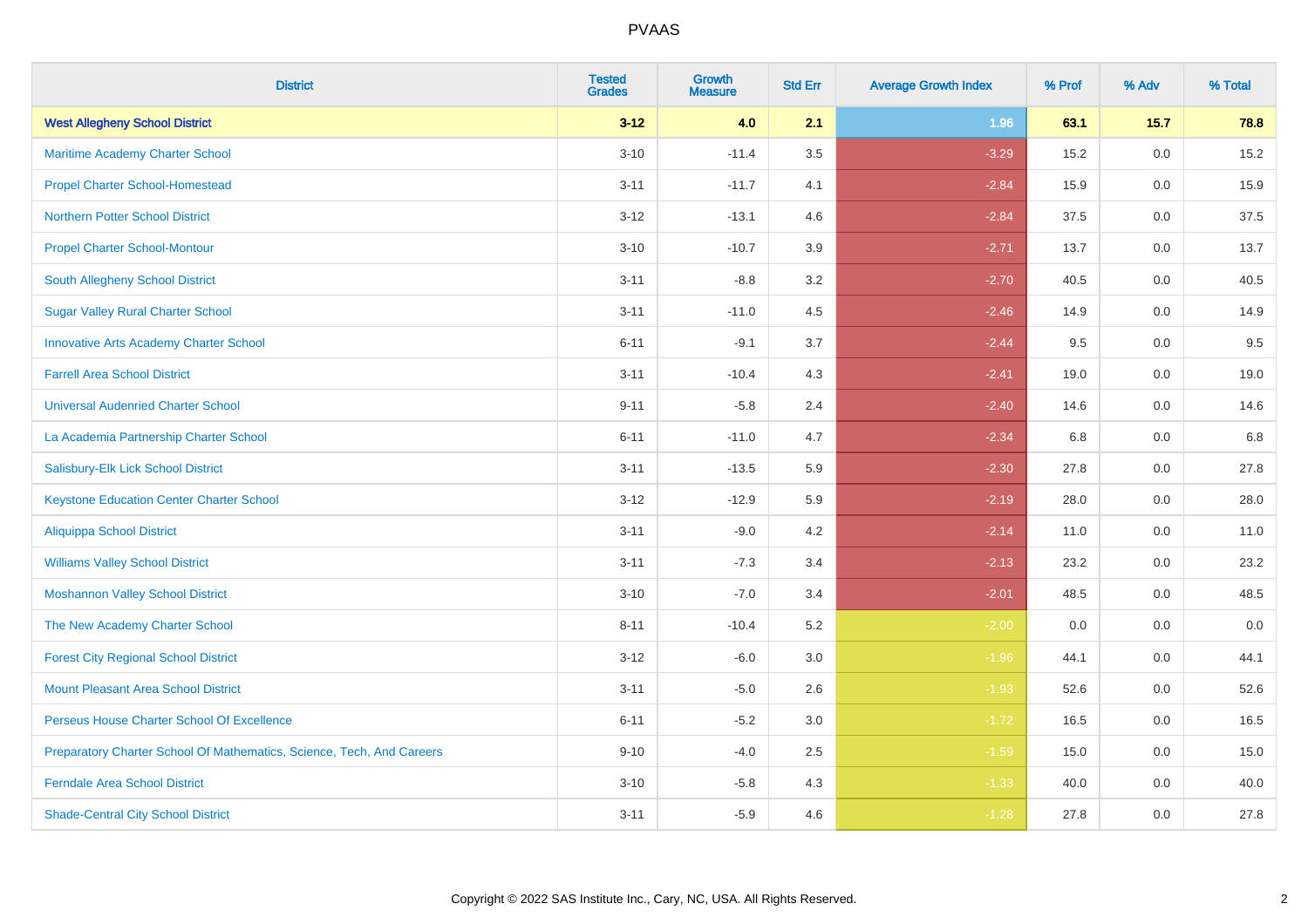| <b>District</b>                                         | <b>Tested</b><br><b>Grades</b> | <b>Growth</b><br><b>Measure</b> | <b>Std Err</b> | <b>Average Growth Index</b> | % Prof | % Adv | % Total |
|---------------------------------------------------------|--------------------------------|---------------------------------|----------------|-----------------------------|--------|-------|---------|
| <b>West Allegheny School District</b>                   | $3 - 12$                       | 4.0                             | 2.1            | 1.96                        | 63.1   | 15.7  | 78.8    |
| <b>Greater Johnstown School District</b>                | $3 - 11$                       | $-3.1$                          | 2.6            | $-1.19$                     | 26.1   | 0.0   | 26.1    |
| Imhotep Institute Charter High School                   | $9 - 11$                       | $-5.3$                          | 5.8            | $-0.92$                     | 25.0   | 0.0   | 25.0    |
| Center For Student Learning Charter School At Pennsbury | $6 - 12$                       | $-2.9$                          | 6.1            | $-0.47$                     | 42.9   | 0.0   | 42.9    |
| Hope For Hyndman Charter School                         | $3 - 11$                       | $-2.0$                          | 6.1            | $-0.32$                     | 33.3   | 0.0   | 33.3    |
| Philadelphia Electrical & Tech Charter High School      | $10 - 10$                      | $-0.5$                          | 2.9            | $-0.15$                     | 8.8    | 0.0   | 8.8     |
| <b>Mastery Charter School - Thomas Campus</b>           | $3 - 10$                       | 2.1                             | 6.2            | 0.33                        | 28.6   | 0.0   | 28.6    |
| Mastery Charter High School-Lenfest Campus              | $7 - 11$                       | 2.5                             | 5.7            | 0.43                        | 40.0   | 0.0   | 40.0    |
| <b>Union Area School District</b>                       | $3 - 11$                       | 1.9                             | 4.3            | 0.44                        | 61.5   | 0.0   | 61.5    |
| <b>Commodore Perry School District</b>                  | $3 - 11$                       | 3.2                             | 5.5            | 0.58                        | 58.3   | 0.0   | 58.3    |
| Urban Pathways 6-12 Charter School                      | $6 - 11$                       | 4.8                             | 6.4            | 0.75                        | 28.6   | 0.0   | 28.6    |
| <b>Clairton City School District</b>                    | $3 - 11$                       | 3.5                             | 3.7            | 0.95                        | 13.4   | 0.0   | 13.4    |
| Lehigh Career & Technical Institute                     | $10 - 12$                      | 5.6                             | 5.6            | 0.99                        | 78.3   | 0.0   | 78.3    |
| <b>Mastery Charter School - Pickett Campus</b>          | $6 - 10$                       | 5.6                             | 5.7            | 1.00                        | 27.8   | 0.0   | 27.8    |
| Esperanza Cyber Charter School                          | $3 - 11$                       | 7.1                             | 6.1            | 1.16                        | 9.1    | 0.0   | 9.1     |
| <b>York Academy Regional Charter School</b>             | $3 - 11$                       | 9.0                             | 5.0            | 1.79                        | 55.2   | 0.0   | 55.2    |
| <b>Sto-Rox School District</b>                          | $3 - 10$                       | 6.6                             | 3.7            | 1.80                        | 13.4   | 0.0   | 13.4    |
| <b>Blacklick Valley School District</b>                 | $3 - 11$                       | 8.0                             | 4.3            | 1.85                        | 34.1   | 0.0   | 34.1    |
| <b>Chester Charter Scholars Academy Charter School</b>  | $3 - 12$                       | 8.4                             | 4.1            | 2.03                        | 23.4   | 0.0   | 23.4    |
| Lincoln Leadership Academy Charter School               | $3 - 12$                       | 14.2                            | 6.4            | 2.22                        | 23.5   | 0.0   | 23.5    |
| People For People Charter School                        | $3 - 12$                       | 13.3                            | 5.5            | 2.43                        | 13.5   | 0.0   | 13.5    |
| <b>Belmont Charter School</b>                           | $3 - 10$                       | 16.0                            | 6.5            | 2.45                        | 64.3   | 0.0   | 64.3    |
| Multicultural Academy Charter School                    | $9 - 11$                       | 9.5                             | 3.5            | 2.69                        | 22.0   | 0.0   | 22.0    |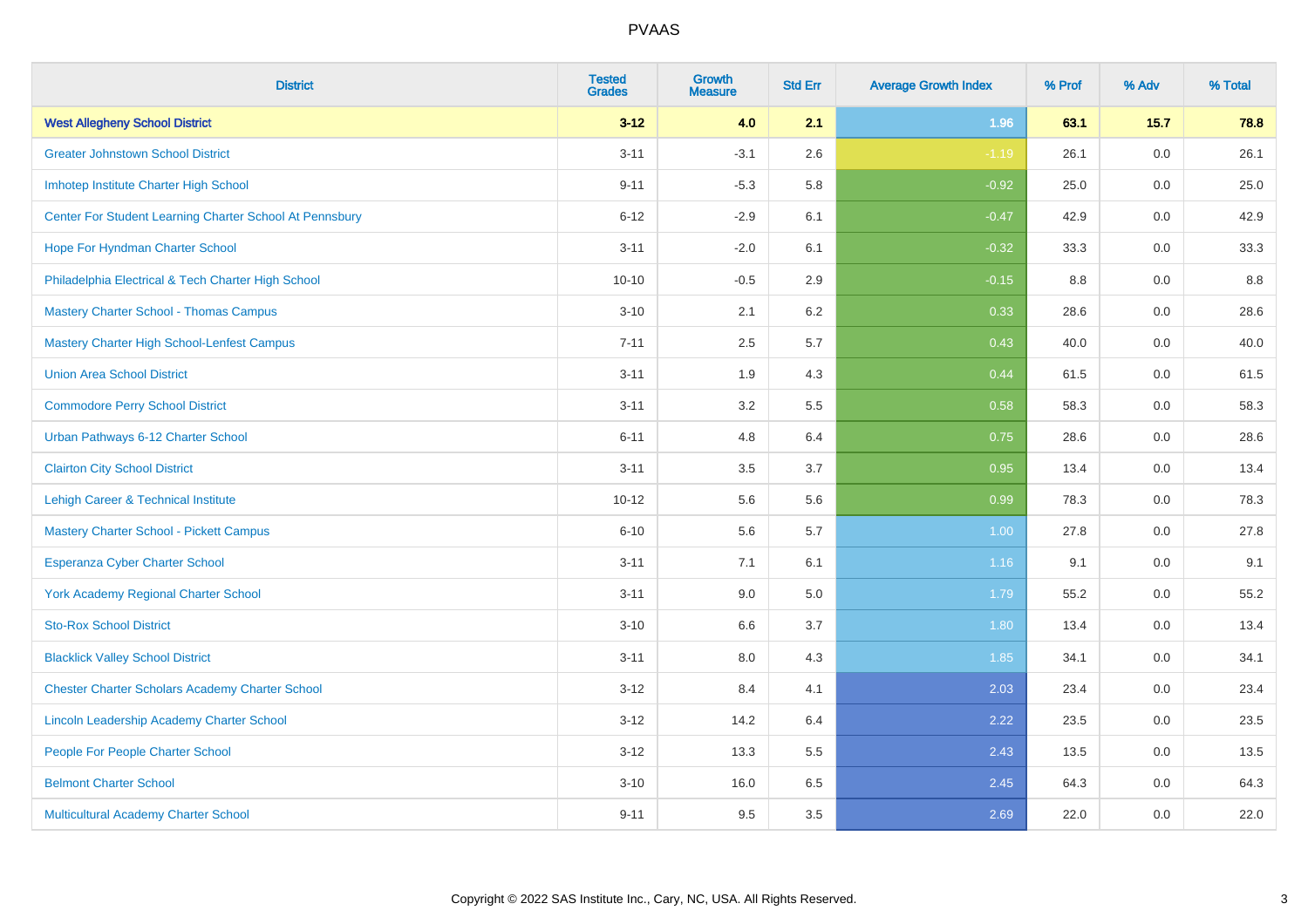| <b>District</b>                                  | <b>Tested</b><br><b>Grades</b> | <b>Growth</b><br><b>Measure</b> | <b>Std Err</b> | <b>Average Growth Index</b> | % Prof | % Adv | % Total |
|--------------------------------------------------|--------------------------------|---------------------------------|----------------|-----------------------------|--------|-------|---------|
| <b>West Allegheny School District</b>            | $3 - 12$                       | 4.0                             | 2.1            | 1.96                        | 63.1   | 15.7  | 78.8    |
| <b>York City School District</b>                 | $3 - 12$                       | $-28.9$                         | 2.1            | $-13.59$                    | 6.0    | 0.3   | $6.2\,$ |
| Dr Robert Ketterer Charter School Inc            | $6 - 12$                       | 10.1                            | 5.0            | 2.04                        | 14.9   | 0.4   | 15.3    |
| <b>Harrisburg City School District</b>           | $3 - 11$                       | $-0.4$                          | 2.1            | $-0.19$                     | 15.1   | 0.4   | 15.5    |
| <b>Columbia-Montour AVTS</b>                     | $9 - 10$                       | $-12.5$                         | 3.0            | $-4.16$                     | 22.3   | 0.6   | 22.9    |
| Esperanza Academy Charter School                 | $4 - 11$                       | 4.0                             | 2.5            | 1.61                        | 32.4   | 0.7   | 33.1    |
| <b>Penn Hills School District</b>                | $3 - 11$                       | $-7.6$                          | 2.6            | $-2.94$                     | 33.1   | 0.7   | 33.8    |
| <b>Chester-Upland School District</b>            | $3 - 11$                       | $-0.3$                          | 2.7            | $-0.09$                     | 13.8   | 0.8   | 14.6    |
| Community Academy Of Philadelphia Charter School | $3 - 11$                       | 5.8                             | 2.7            | 2.12                        | 26.7   | 0.9   | 27.6    |
| <b>Tech Freire Charter School</b>                | $9 - 11$                       | 9.3                             | 2.9            | 3.26                        | 18.0   | 1.1   | 19.1    |
| <b>Marion Center Area School District</b>        | $3 - 10$                       | $-12.0$                         | 3.1            | $-3.87$                     | 33.7   | 1.1   | 34.8    |
| <b>Pottstown School District</b>                 | $3 - 12$                       | $-4.0$                          | 2.4            | $-1.68$                     | 29.8   | 1.2   | 31.0    |
| <b>Carbon Career &amp; Technical Institute</b>   | $9 - 11$                       | $-5.7$                          | 3.6            | $-1.59$                     | 34.5   | 1.2   | 35.7    |
| Northern Tioga School District                   | $3 - 12$                       | $-7.5$                          | 2.8            | $-2.64$                     | 54.0   | 1.2   | 55.2    |
| <b>Bristol Borough School District</b>           | $3 - 12$                       | $-4.3$                          | 3.4            | $-1.27$                     | 39.7   | 1.3   | 41.0    |
| <b>Rochester Area School District</b>            | $3 - 11$                       | $-13.2$                         | 4.6            | $-2.89$                     | 19.5   | 1.3   | 20.8    |
| <b>Everett Area School District</b>              | $3 - 11$                       | 5.0                             | 3.4            | 1.47                        | 60.5   | 1.3   | 61.8    |
| <b>Carmichaels Area School District</b>          | $3 - 10$                       | $-9.3$                          | 3.3            | $-2.81$                     | 35.1   | 1.4   | 36.5    |
| <b>Bethlehem-Center School District</b>          | $3 - 10$                       | 8.1                             | 3.3            | 2.46                        | 35.1   | 1.4   | 36.5    |
| <b>Burgettstown Area School District</b>         | $3 - 11$                       | $-2.1$                          | 3.4            | $-0.62$                     | 50.0   | 1.4   | 51.4    |
| <b>KIPP Dubois Charter School</b>                | $9 - 10$                       | 4.7                             | 3.3            | 1.40                        | 31.0   | 1.4   | 32.4    |
| Lackawanna Trail School District                 | $3 - 10$                       | $-21.7$                         | 3.5            | $-6.20$                     | 38.5   | 1.5   | 40.0    |
| <b>Cornell School District</b>                   | $3 - 11$                       | $-1.6$                          | 5.0            | $-0.32$                     | 33.8   | 1.5   | 35.4    |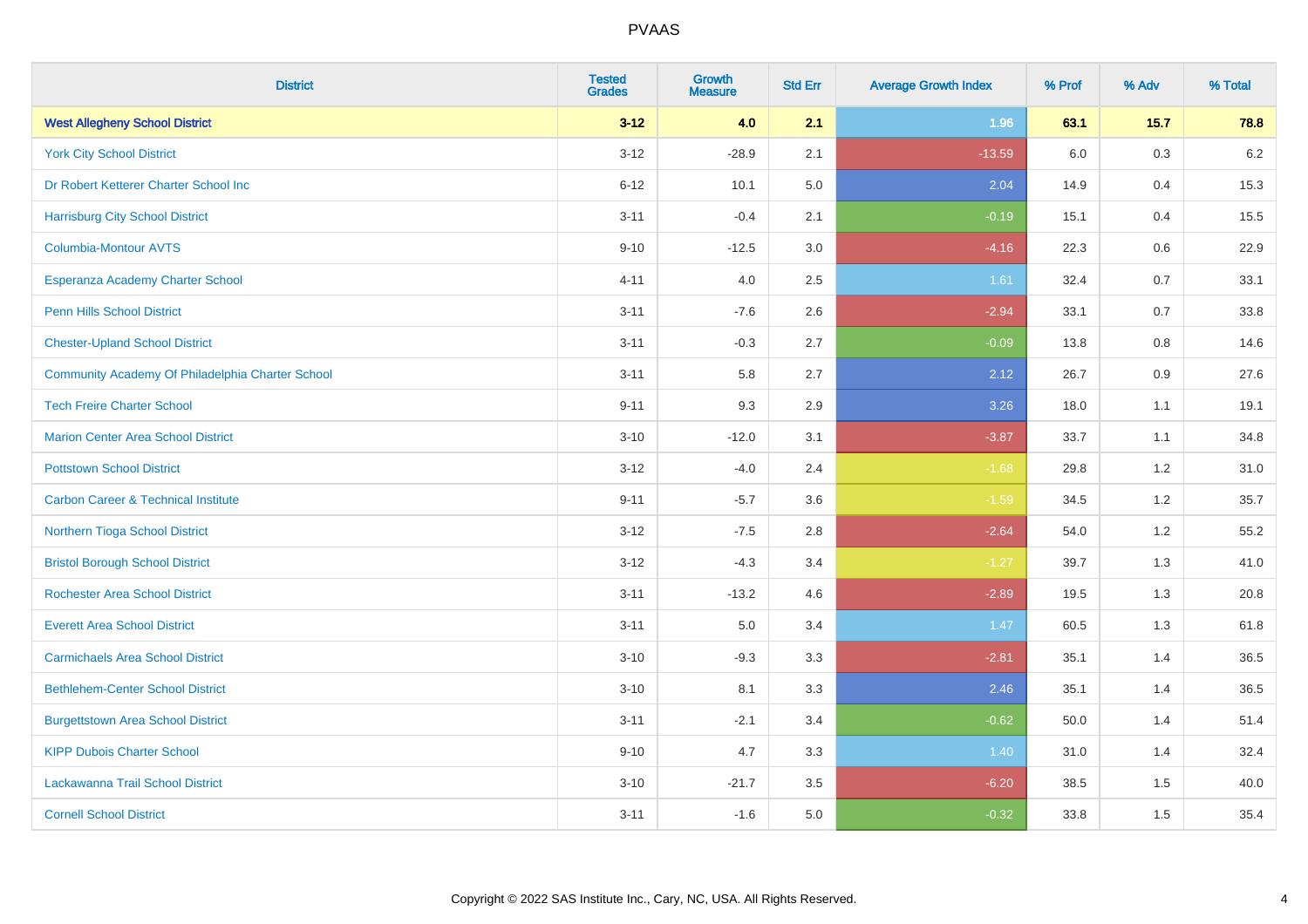| <b>District</b>                                   | <b>Tested</b><br><b>Grades</b> | <b>Growth</b><br><b>Measure</b> | <b>Std Err</b> | <b>Average Growth Index</b> | % Prof | % Adv | % Total |
|---------------------------------------------------|--------------------------------|---------------------------------|----------------|-----------------------------|--------|-------|---------|
| <b>West Allegheny School District</b>             | $3 - 12$                       | 4.0                             | 2.1            | 1.96                        | 63.1   | 15.7  | 78.8    |
| <b>Frazier School District</b>                    | $3 - 11$                       | $-17.2$                         | 3.7            | $-4.70$                     | 37.1   | 1.6   | 38.7    |
| Propel Charter School - Braddock Hills            | $3 - 11$                       | $-13.6$                         | 3.6            | $-3.81$                     | 9.7    | 1.6   | 11.3    |
| <b>Mahanoy Area School District</b>               | $3 - 10$                       | $-9.0$                          | 3.6            | $-2.49$                     | 26.2   | 1.6   | 27.9    |
| <b>Tussey Mountain School District</b>            | $3 - 12$                       | 1.5                             | 3.7            | 0.40                        | 38.6   | 1.8   | 40.4    |
| <b>Tacony Academy Charter School</b>              | $3 - 11$                       | $-14.7$                         | 3.0            | $-4.82$                     | 22.4   | 1.8   | 24.1    |
| <b>Smethport Area School District</b>             | $3 - 12$                       | 0.6                             | 3.9            | 0.15                        | 37.0   | 1.8   | 38.9    |
| <b>West Branch Area School District</b>           | $3 - 11$                       | 0.2                             | 3.8            | 0.05                        | 47.2   | 1.9   | 49.1    |
| <b>Columbia Borough School District</b>           | $3 - 12$                       | $-3.1$                          | 3.5            | $-0.89$                     | 29.5   | 1.9   | 31.4    |
| <b>Tamaqua Area School District</b>               | $3 - 12$                       | $-8.2$                          | 2.5            | $-3.24$                     | 44.5   | 1.9   | 46.4    |
| <b>Conrad Weiser Area School District</b>         | $3 - 11$                       | 3.6                             | 2.2            | 1.63                        | 52.1   | 2.1   | 54.2    |
| <b>Mount Carmel Area School District</b>          | $3 - 11$                       | $-0.6$                          | 3.1            | $-0.18$                     | 45.3   | 2.1   | 47.4    |
| <b>Forest Area School District</b>                | $3 - 11$                       | $-4.4$                          | 5.4            | $-0.81$                     | 36.2   | 2.1   | 38.3    |
| <b>Loyalsock Township School District</b>         | $3 - 12$                       | 4.2                             | 2.8            | 1.47                        | 54.3   | 2.1   | 56.4    |
| <b>Executive Education Academy Charter School</b> | $3 - 10$                       | $-6.5$                          | 3.1            | $-2.08$                     | 23.7   | 2.2   | 25.8    |
| Norristown Area School District                   | $3 - 12$                       | $-12.8$                         | 1.6            | $-7.98$                     | 23.5   | 2.3   | 25.7    |
| <b>Lancaster School District</b>                  | $3 - 12$                       | $-15.8$                         | 1.5            | $-10.90$                    | 14.6   | 2.3   | 16.9    |
| <b>Laurel School District</b>                     | $3 - 11$                       | 1.8                             | 3.1            | 0.59                        | 70.1   | 2.3   | 72.4    |
| <b>Canton Area School District</b>                | $3 - 11$                       | $-5.5$                          | 3.2            | $-1.75$                     | 40.7   | 2.3   | 43.0    |
| Morrisville Borough School District               | $3 - 11$                       | 4.8                             | 4.3            | 1.10                        | 30.2   | 2.3   | 32.6    |
| <b>Wallenpaupack Area School District</b>         | $3 - 11$                       | $-7.1$                          | 2.3            | $-3.09$                     | 40.8   | 2.4   | 43.1    |
| Schuylkill Haven Area School District             | $3 - 11$                       | $-15.3$                         | 3.1            | $-4.87$                     | 49.7   | 2.4   | 52.1    |
| <b>Washington School District</b>                 | $3 - 11$                       | $-4.9$                          | 2.8            | $-1.76$                     | 30.1   | 2.4   | 32.5    |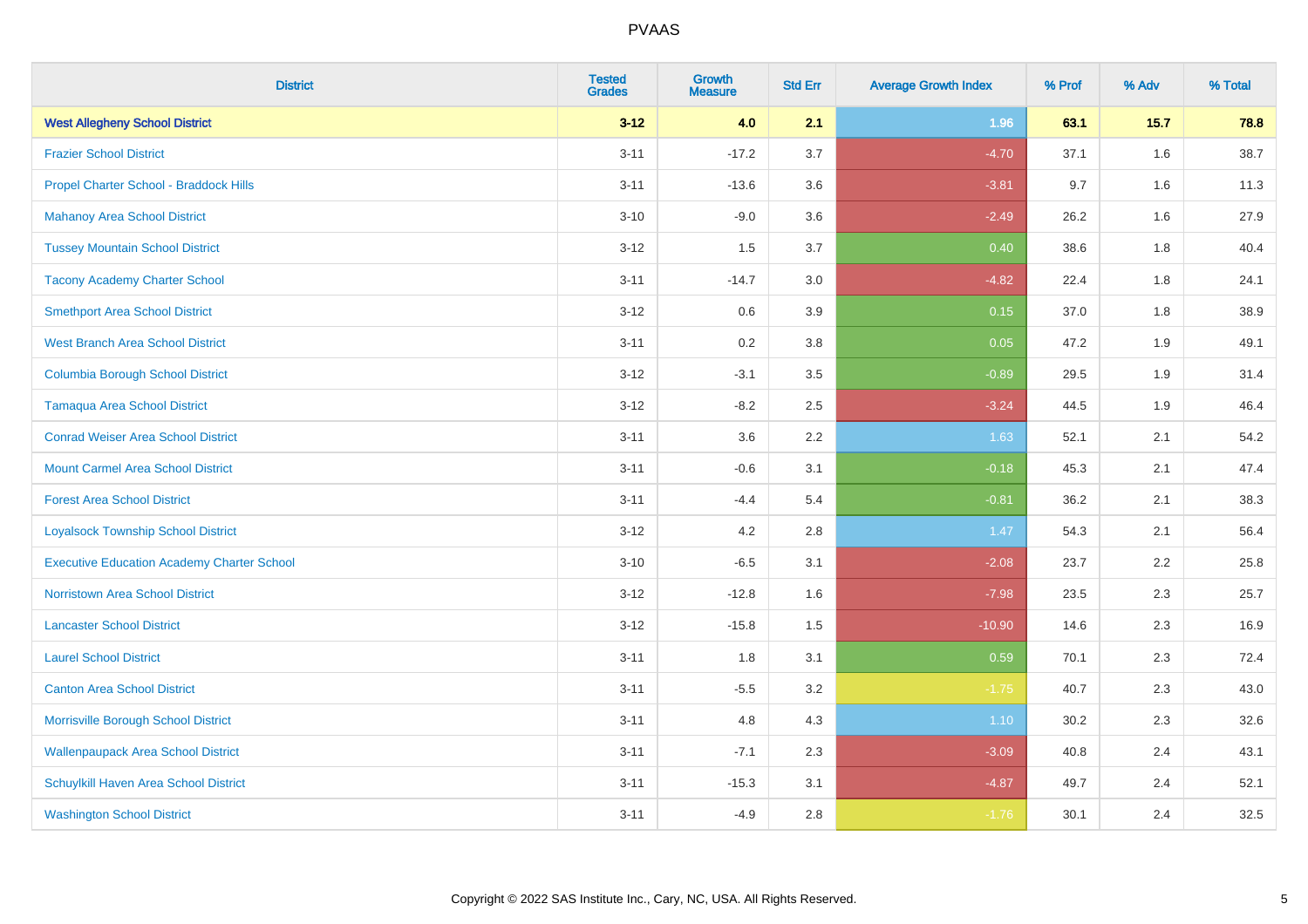| <b>District</b>                            | <b>Tested</b><br><b>Grades</b> | <b>Growth</b><br><b>Measure</b> | <b>Std Err</b> | <b>Average Growth Index</b> | % Prof | % Adv   | % Total |
|--------------------------------------------|--------------------------------|---------------------------------|----------------|-----------------------------|--------|---------|---------|
| <b>West Allegheny School District</b>      | $3 - 12$                       | 4.0                             | 2.1            | 1.96                        | 63.1   | 15.7    | 78.8    |
| <b>Reading School District</b>             | $3 - 11$                       | 10.1                            | 1.4            | 7.25                        | 24.7   | 2.4     | 27.2    |
| <b>Dauphin County Technical School</b>     | $9 - 11$                       | $-45.5$                         | 2.6            | $-17.72$                    | 14.4   | 2.5     | 16.9    |
| Southern Huntingdon County School District | $3 - 11$                       | $-12.9$                         | 3.2            | $-3.98$                     | 32.5   | 2.5     | 35.0    |
| <b>New Foundations Charter School</b>      | $3 - 11$                       | 5.4                             | 2.2            | 2.41                        | 47.2   | 2.5     | 49.8    |
| <b>Sullivan County School District</b>     | $3 - 10$                       | $-4.0$                          | 4.4            | $-0.90$                     | 66.7   | 2.6     | 69.2    |
| <b>Lebanon School District</b>             | $3 - 11$                       | $-1.6$                          | 1.9            | $-0.80$                     | 24.4   | 2.6     | 27.0    |
| Philipsburg-Osceola Area School District   | $3 - 11$                       | $-24.8$                         | 3.3            | $-7.43$                     | 19.7   | 2.6     | 22.4    |
| <b>Achievement House Charter School</b>    | $7 - 11$                       | $-0.7$                          | 4.0            | $-0.17$                     | 32.5   | 2.6     | 35.1    |
| <b>Muhlenberg School District</b>          | $3 - 10$                       | 4.0                             | 1.9            | 2.10                        | 34.2   | $2.6\,$ | 36.8    |
| <b>Carbondale Area School District</b>     | $3 - 10$                       | 7.4                             | 3.3            | 2.25                        | 56.6   | 2.6     | 59.2    |
| <b>Allentown City School District</b>      | $3 - 12$                       | 5.3                             | 1.4            | 3.88                        | 25.3   | 2.7     | 28.0    |
| <b>Exeter Township School District</b>     | $3 - 11$                       | $-10.4$                         | 1.9            | $-5.44$                     | 50.6   | 2.7     | 53.3    |
| <b>Tulpehocken Area School District</b>    | $3 - 12$                       | $-13.7$                         | 2.8            | $-4.81$                     | 36.7   | 2.8     | 39.4    |
| <b>West Middlesex Area School District</b> | $3 - 10$                       | $-8.4$                          | $3.8\,$        | $-2.21$                     | 34.9   | 2.8     | 37.6    |
| <b>Central Greene School District</b>      | $3 - 11$                       | $-1.6$                          | 2.8            | $-0.55$                     | 54.2   | 2.8     | 57.0    |
| <b>Monessen City School District</b>       | $3 - 10$                       | 8.3                             | 4.5            | 1.85                        | 42.9   | 2.9     | 45.7    |
| Juniata County School District             | $3 - 12$                       | $-4.9$                          | 2.1            | $-2.26$                     | 38.5   | 2.9     | 41.4    |
| Philadelphia Academy Charter School        | $3 - 11$                       | $-8.9$                          | 2.9            | $-3.04$                     | 50.5   | 2.9     | 53.4    |
| <b>Northwestern School District</b>        | $3 - 11$                       | $-24.9$                         | 3.5            | $-7.13$                     | 42.6   | 2.9     | 45.6    |
| <b>Erie City School District</b>           | $3 - 12$                       | $-14.5$                         | 1.6            | $-9.26$                     | 25.4   | 3.0     | 28.4    |
| Northern Lebanon School District           | $3 - 11$                       | 0.4                             | 2.5            | 0.15                        | 28.0   | 3.0     | 31.0    |
| <b>William Penn School District</b>        | $3 - 12$                       | 8.3                             | 2.1            | 3.99                        | 35.6   | 3.0     | 38.7    |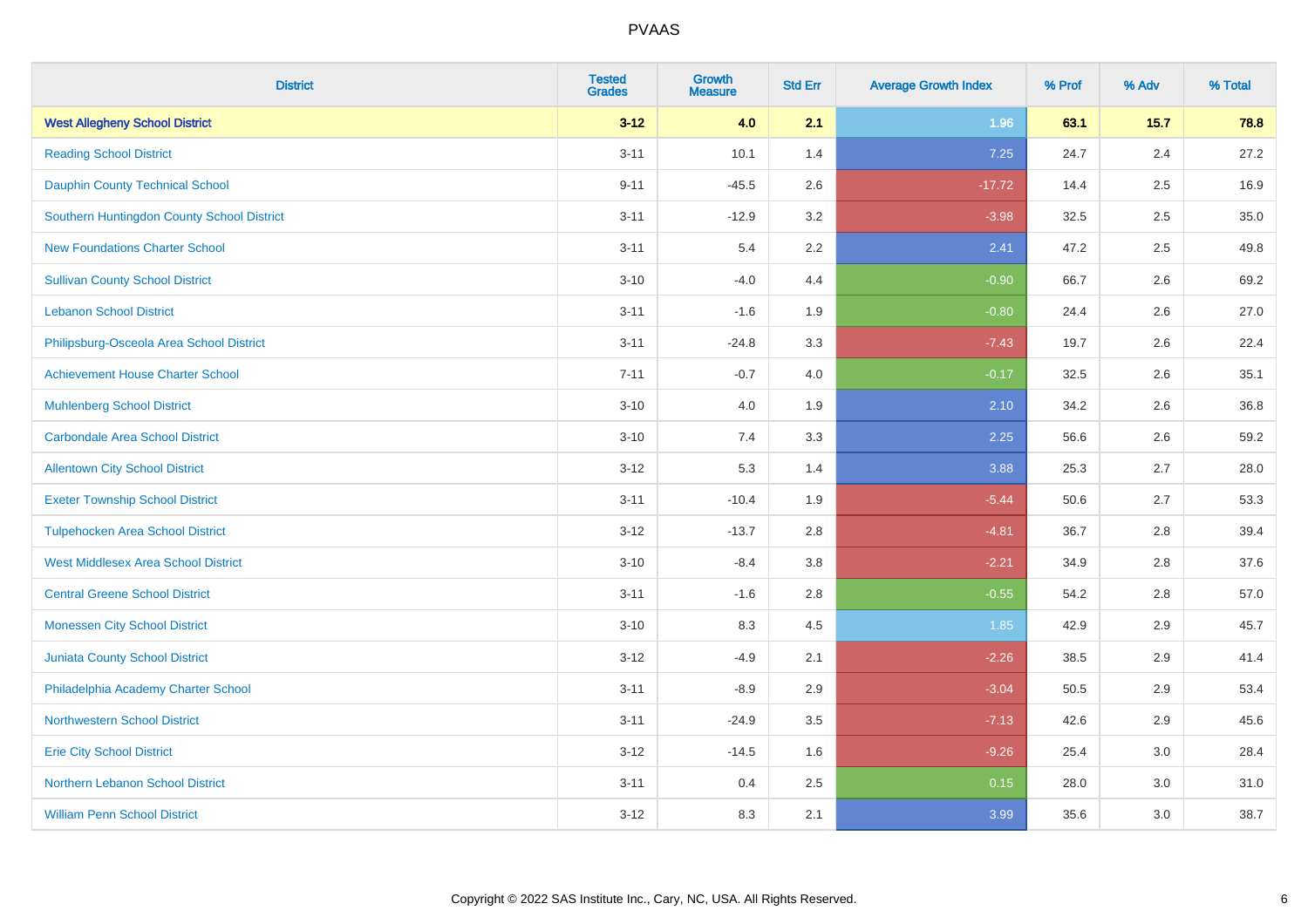| <b>District</b>                                 | <b>Tested</b><br><b>Grades</b> | <b>Growth</b><br><b>Measure</b> | <b>Std Err</b> | <b>Average Growth Index</b> | % Prof | % Adv  | % Total |
|-------------------------------------------------|--------------------------------|---------------------------------|----------------|-----------------------------|--------|--------|---------|
| <b>West Allegheny School District</b>           | $3 - 12$                       | 4.0                             | 2.1            | 1.96                        | 63.1   | $15.7$ | 78.8    |
| <b>Wyoming Valley West School District</b>      | $3 - 11$                       | $-2.2$                          | 2.4            | $-0.91$                     | 49.4   | 3.0    | 52.4    |
| <b>City CHS</b>                                 | $10 - 11$                      | 13.6                            | 2.7            | 5.12                        | 45.8   | 3.0    | 48.8    |
| <b>Blue Ridge School District</b>               | $3 - 11$                       | $-0.5$                          | 3.6            | $-0.12$                     | 44.6   | 3.1    | 47.7    |
| <b>Mcguffey School District</b>                 | $3 - 11$                       | 2.1                             | 2.6            | 0.81                        | 57.7   | 3.1    | 60.8    |
| <b>Penns Manor Area School District</b>         | $3 - 12$                       | $-17.0$                         | 3.7            | $-4.52$                     | 29.7   | 3.1    | 32.8    |
| <b>Clearfield Area School District</b>          | $3 - 10$                       | $-9.4$                          | 2.6            | $-3.56$                     | 43.0   | 3.1    | 46.1    |
| Pennsylvania Distance Learning Charter School   | $3 - 12$                       | 9.3                             | 4.2            | 2.22                        | 42.2   | 3.1    | 45.3    |
| <b>Union City Area School District</b>          | $3 - 12$                       | $-10.2$                         | 3.6            | $-2.87$                     | 42.9   | 3.2    | 46.0    |
| <b>Shamokin Area School District</b>            | $3 - 11$                       | $-7.7$                          | 4.8            | $-1.60$                     | 38.1   | 3.2    | 41.3    |
| <b>Lakeview School District</b>                 | $3 - 11$                       | $-0.9$                          | 3.7            | $-0.24$                     | 60.3   | 3.2    | 63.5    |
| <b>Penn-Delco School District</b>               | $3 - 11$                       | $-6.8$                          | 1.9            | $-3.51$                     | 46.6   | 3.2    | 49.8    |
| <b>Bucks County Technical High School</b>       | $9 - 10$                       | $-12.0$                         | 2.5            | $-4.84$                     | 35.9   | 3.2    | 39.2    |
| <b>Minersville Area School District</b>         | $3 - 11$                       | $-14.4$                         | 3.7            | $-3.90$                     | 39.3   | 3.3    | 42.6    |
| <b>Elk Lake School District</b>                 | $3 - 11$                       | $-4.0$                          | 3.3            | $-1.23$                     | 46.2   | 3.3    | 49.4    |
| Mastery Charter School - Shoemaker Campus       | $7 - 10$                       | 4.1                             | 3.0            | 1.34                        | 20.9   | 3.3    | 24.2    |
| <b>Allegheny-Clarion Valley School District</b> | $3 - 10$                       | 7.8                             | 4.7            | 1.65                        | 53.3   | 3.3    | 56.7    |
| <b>Northeast Bradford School District</b>       | $3 - 10$                       | $-3.1$                          | 4.0            | $-0.78$                     | 33.9   | 3.4    | 37.3    |
| <b>MaST Community Charter School II</b>         | $3 - 10$                       | 4.4                             | 3.2            | 1.37                        | 28.4   | 3.4    | 31.8    |
| <b>Mount Union Area School District</b>         | $3 - 10$                       | $-6.1$                          | 3.1            | $-1.97$                     | 32.2   | 3.4    | 35.6    |
| <b>Juniata Valley School District</b>           | $3 - 11$                       | $-3.9$                          | 3.5            | $-1.10$                     | 44.4   | 3.5    | 47.8    |
| <b>Big Beaver Falls Area School District</b>    | $3 - 11$                       | $-3.9$                          | 3.3            | $-1.18$                     | 34.1   | 3.5    | 37.6    |
| <b>Scranton School District</b>                 | $3 - 12$                       | $-2.9$                          | 2.4            | $-1.22$                     | 45.6   | 3.6    | 49.1    |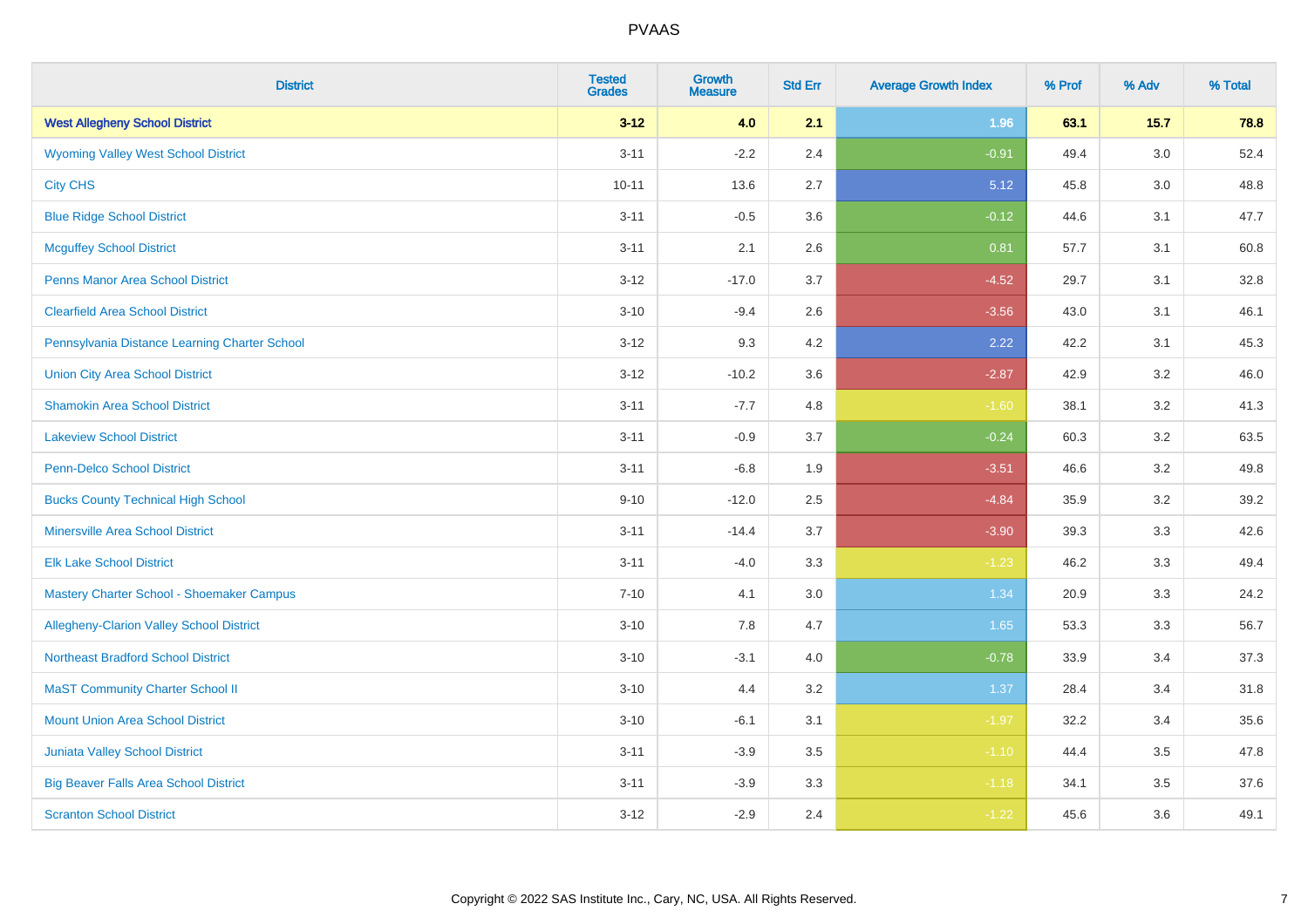| <b>District</b>                                | <b>Tested</b><br><b>Grades</b> | <b>Growth</b><br><b>Measure</b> | <b>Std Err</b> | <b>Average Growth Index</b> | % Prof | % Adv   | % Total |
|------------------------------------------------|--------------------------------|---------------------------------|----------------|-----------------------------|--------|---------|---------|
| <b>West Allegheny School District</b>          | $3 - 12$                       | 4.0                             | 2.1            | 1.96                        | 63.1   | 15.7    | 78.8    |
| <b>Springfield Township School District</b>    | $3 - 11$                       | $-18.9$                         | 3.2            | $-5.88$                     | 62.6   | $3.6\,$ | 66.3    |
| <b>Woodland Hills School District</b>          | $3 - 12$                       | 3.2                             | 2.6            | 1.22                        | 31.4   | 3.6     | 35.0    |
| <b>Bristol Township School District</b>        | $3 - 11$                       | $-13.9$                         | 2.0            | $-7.05$                     | 31.0   | 3.7     | 34.7    |
| <b>Lakeland School District</b>                | $3 - 11$                       | 1.1                             | 2.8            | 0.38                        | 48.6   | 3.7     | 52.3    |
| <b>Highlands School District</b>               | $3 - 11$                       | $-7.4$                          | 2.7            | $-2.76$                     | 44.4   | 3.7     | 48.2    |
| New Kensington-Arnold School District          | $3 - 11$                       | $-0.4$                          | 3.8            | $-0.10$                     | 40.7   | 3.7     | 44.4    |
| <b>Muncy School District</b>                   | $3 - 11$                       | $-8.1$                          | 3.7            | $-2.21$                     | 42.0   | 3.8     | 45.8    |
| <b>Fairfield Area School District</b>          | $3 - 11$                       | $-5.6$                          | 3.4            | $-1.66$                     | 57.9   | 4.0     | 61.8    |
| Mifflinburg Area School District               | $3 - 11$                       | $-15.8$                         | 2.5            | $-6.30$                     | 42.4   | 4.0     | 46.4    |
| <b>Easton Area School District</b>             | $3 - 12$                       | $-4.1$                          | 1.4            | $-2.91$                     | 39.9   | 4.0     | 43.9    |
| <b>Upper Moreland Township School District</b> | $3 - 11$                       | $-5.0$                          | 2.2            | $-2.31$                     | 57.9   | 4.0     | 61.9    |
| <b>Yough School District</b>                   | $3 - 10$                       | $-6.6$                          | 2.7            | $-2.43$                     | 50.8   | 4.0     | 54.8    |
| Southern Columbia Area School District         | $3 - 11$                       | $-14.6$                         | 3.0            | $-4.92$                     | 55.0   | 4.0     | 59.0    |
| <b>Hopewell Area School District</b>           | $3 - 11$                       | 2.6                             | 2.7            | 0.97                        | 58.4   | 4.0     | 62.4    |
| <b>Elizabeth Forward School District</b>       | $3 - 11$                       | $-8.4$                          | 2.4            | $-3.41$                     | 51.7   | 4.0     | 55.7    |
| <b>Curwensville Area School District</b>       | $3 - 11$                       | $-27.9$                         | 4.1            | $-6.72$                     | 42.5   | 4.1     | 46.6    |
| <b>Freedom Area School District</b>            | $3 - 11$                       | $-7.1$                          | 3.0            | $-2.37$                     | 43.8   | 4.2     | 47.9    |
| Jefferson-Morgan School District               | $3 - 10$                       | $-9.9$                          | 4.2            | $-2.35$                     | 43.8   | 4.2     | 47.9    |
| <b>Stroudsburg Area School District</b>        | $3 - 11$                       | $5.5\,$                         | 1.9            | 2.88                        | 48.1   | 4.2     | 52.3    |
| <b>Coatesville Area School District</b>        | $3 - 11$                       | $-4.4$                          | 1.7            | $-2.62$                     | 36.3   | 4.2     | 40.5    |
| <b>East Lycoming School District</b>           | $3 - 11$                       | $-6.0$                          | 2.7            | $-2.24$                     | 48.3   | 4.2     | 52.5    |
| <b>New Castle Area School District</b>         | $3 - 12$                       | $-6.4$                          | 2.4            | $-2.66$                     | 32.5   | 4.3     | 36.8    |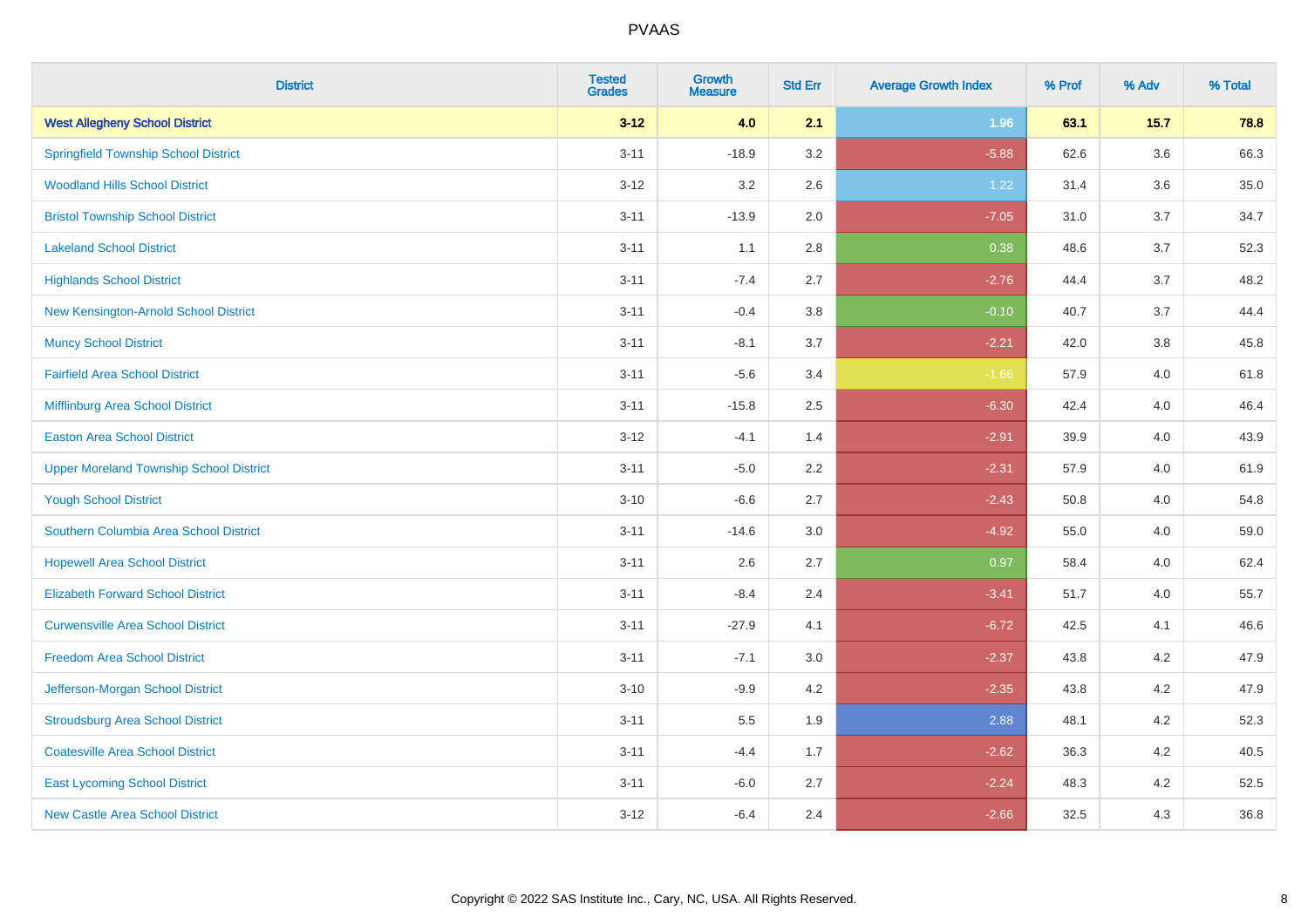| <b>District</b>                           | <b>Tested</b><br><b>Grades</b> | <b>Growth</b><br><b>Measure</b> | <b>Std Err</b> | <b>Average Growth Index</b> | % Prof | % Adv | % Total |
|-------------------------------------------|--------------------------------|---------------------------------|----------------|-----------------------------|--------|-------|---------|
| <b>West Allegheny School District</b>     | $3 - 12$                       | 4.0                             | 2.1            | 1.96                        | 63.1   | 15.7  | 78.8    |
| <b>Panther Valley School District</b>     | $3 - 12$                       | $-0.6$                          | 3.3            | $-0.19$                     | 47.9   | 4.3   | 52.1    |
| <b>Tri-Valley School District</b>         | $3 - 10$                       | $-6.4$                          | 4.1            | $-1.57$                     | 37.0   | 4.4   | 41.3    |
| <b>Galeton Area School District</b>       | $3 - 11$                       | 2.2                             | 5.3            | 0.42                        | 41.3   | 4.4   | 45.6    |
| <b>West York Area School District</b>     | $3 - 12$                       | 3.2                             | 2.3            | 1.38                        | 53.8   | 4.4   | 58.2    |
| <b>Franklin Area School District</b>      | $3 - 11$                       | 6.6                             | 2.8            | 2.34                        | 48.2   | 4.5   | 52.7    |
| <b>Chartiers-Houston School District</b>  | $3 - 10$                       | $-8.6$                          | 3.5            | $-2.41$                     | 59.7   | 4.5   | 64.2    |
| South Williamsport Area School District   | $3 - 10$                       | $-5.7$                          | 2.5            | $-2.30$                     | 45.5   | 4.5   | 50.0    |
| <b>Mckeesport Area School District</b>    | $3 - 12$                       | 9.0                             | 2.4            | 3.72                        | 31.0   | 4.5   | 35.5    |
| <b>Solanco School District</b>            | $3 - 11$                       | $-11.0$                         | 2.0            | $-5.55$                     | 41.6   | 4.5   | 46.1    |
| <b>Reach Cyber Charter School</b>         | $3 - 11$                       | 8.1                             | 4.7            | 1.72                        | 42.4   | 4.6   | 47.0    |
| <b>Avonworth School District</b>          | $3 - 10$                       | $-12.6$                         | 3.1            | $-4.01$                     | 59.8   | 4.6   | 64.4    |
| Johnsonburg Area School District          | $3 - 11$                       | $-14.1$                         | 3.9            | $-3.62$                     | 54.0   | 4.6   | 58.6    |
| <b>Keystone Central School District</b>   | $3 - 11$                       | $-5.1$                          | 2.0            | $-2.46$                     | 44.7   | 4.6   | 49.4    |
| <b>Bangor Area School District</b>        | $3 - 12$                       | $-0.9$                          | 2.0            | $-0.43$                     | 44.3   | 4.7   | 49.0    |
| <b>Titusville Area School District</b>    | $3 - 11$                       | $-13.2$                         | 2.6            | $-4.99$                     | 43.2   | 4.8   | 48.0    |
| Insight PA Cyber Charter School           | $3 - 11$                       | 0.7                             | 5.7            | 0.12                        | 50.0   | 4.8   | 54.8    |
| <b>Interboro School District</b>          | $3 - 12$                       | $-7.3$                          | 2.1            | $-3.43$                     | 46.6   | 4.8   | 51.4    |
| <b>Upper Dauphin Area School District</b> | $3 - 11$                       | $-6.3$                          | 3.2            | $-1.98$                     | 37.4   | 4.8   | 42.2    |
| <b>Greensburg Salem School District</b>   | $3 - 11$                       | $-4.4$                          | 2.4            | $-1.88$                     | 47.6   | 4.9   | 52.4    |
| <b>General Mclane School District</b>     | $3 - 11$                       | 3.1                             | 2.9            | 1.07                        | 62.3   | 4.9   | 67.2    |
| <b>Redbank Valley School District</b>     | $3 - 11$                       | $-9.5$                          | 3.4            | $-2.77$                     | 31.5   | 4.9   | 36.4    |
| <b>Palmerton Area School District</b>     | $3 - 11$                       | $-1.2$                          | 3.0            | $-0.39$                     | 57.4   | 5.0   | 62.4    |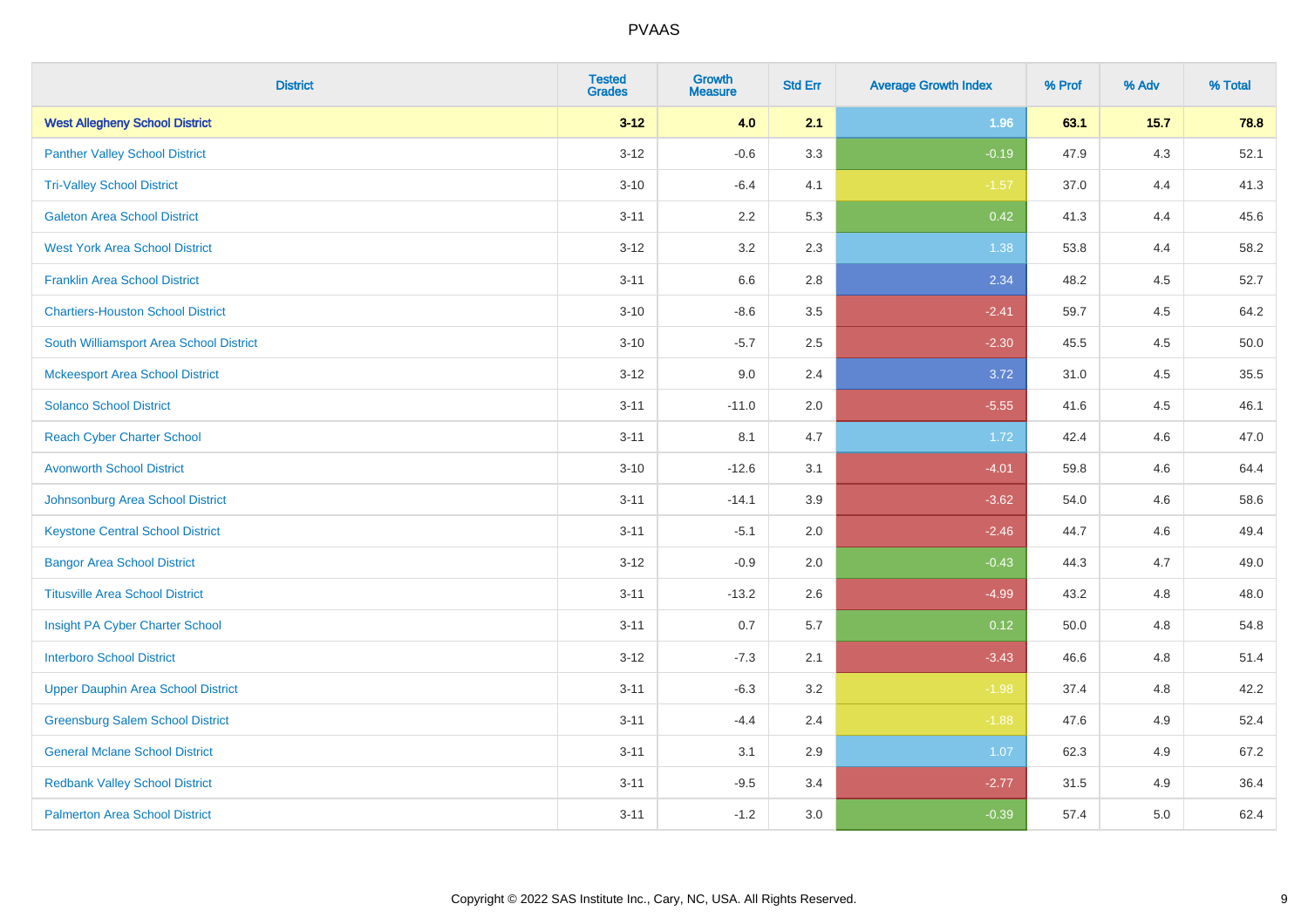| <b>District</b>                               | <b>Tested</b><br><b>Grades</b> | Growth<br><b>Measure</b> | <b>Std Err</b> | <b>Average Growth Index</b> | % Prof | % Adv   | % Total |
|-----------------------------------------------|--------------------------------|--------------------------|----------------|-----------------------------|--------|---------|---------|
| <b>West Allegheny School District</b>         | $3 - 12$                       | 4.0                      | 2.1            | 1.96                        | 63.1   | 15.7    | 78.8    |
| Pennsylvania Cyber Charter School             | $3 - 11$                       | 11.6                     | 1.5            | 7.54                        | 46.3   | $5.0\,$ | 51.3    |
| Pocono Mountain School District               | $3 - 12$                       | 6.8                      | 1.5            | 4.62                        | 45.8   | 5.0     | 50.7    |
| <b>Roberto Clemente Charter School</b>        | $3 - 12$                       | 2.2                      | 4.9            | 0.45                        | 27.5   | 5.0     | 32.5    |
| <b>Shenandoah Valley School District</b>      | $3 - 11$                       | 9.7                      | 3.9            | 2.49                        | 28.3   | 5.0     | 33.3    |
| Lehigh Valley Academy Regional Charter School | $3 - 11$                       | 0.7                      | 2.3            | 0.32                        | 46.3   | $5.0\,$ | 51.4    |
| North Schuylkill School District              | $3 - 11$                       | $-1.0$                   | 2.4            | $-0.42$                     | 41.8   | 5.1     | 46.8    |
| <b>Turkeyfoot Valley Area School District</b> | $3 - 12$                       | $-4.3$                   | 5.6            | $-0.76$                     | 22.0   | 5.1     | 27.1    |
| Wilmington Area School District               | $3 - 11$                       | 7.5                      | 3.0            | 2.48                        | 55.1   | 5.1     | 60.2    |
| Northern Cambria School District              | $3 - 11$                       | 10.0                     | 3.3            | 3.04                        | 47.4   | 5.1     | 52.6    |
| <b>Fort Cherry School District</b>            | $3 - 10$                       | $-5.9$                   | 3.8            | $-1.56$                     | 55.2   | 5.2     | 60.3    |
| <b>Sharon City School District</b>            | $3 - 11$                       | 4.9                      | 2.6            | 1.87                        | 48.2   | 5.3     | 53.4    |
| Middletown Area School District               | $3 - 11$                       | $-5.3$                   | 2.6            | $-2.05$                     | 46.4   | 5.3     | 51.7    |
| <b>Warren County School District</b>          | $3 - 11$                       | $-0.1$                   | 1.8            | $-0.06$                     | 37.2   | 5.3     | 42.6    |
| <b>Glendale School District</b>               | $3 - 10$                       | $-0.9$                   | 3.7            | $-0.24$                     | 50.0   | 5.4     | 55.4    |
| <b>Wilkes-Barre Area School District</b>      | $3 - 11$                       | 0.1                      | 3.2            | 0.02                        | 35.5   | 5.4     | 40.9    |
| <b>Purchase Line School District</b>          | $3 - 12$                       | 1.7                      | 3.5            | 0.47                        | 43.1   | 5.4     | 48.5    |
| <b>Benton Area School District</b>            | $3 - 10$                       | $-9.7$                   | 4.5            | $-2.18$                     | 43.2   | 5.4     | 48.6    |
| <b>Millville Area School District</b>         | $3 - 12$                       | $-0.9$                   | 4.7            | $-0.18$                     | 51.4   | 5.4     | 56.8    |
| <b>Pottsville Area School District</b>        | $3 - 12$                       | 4.4                      | 2.3            | 1.94                        | 44.8   | 5.4     | 50.2    |
| <b>Montrose Area School District</b>          | $3 - 10$                       | $-5.5$                   | 3.0            | $-1.82$                     | 46.7   | 5.4     | 52.2    |
| <b>Antietam School District</b>               | $3 - 10$                       | $-4.3$                   | 3.8            | $-1.13$                     | 36.4   | 5.4     | 41.8    |
| <b>Berwick Area School District</b>           | $3 - 11$                       | $-9.3$                   | 2.6            | $-3.59$                     | 42.1   | 5.5     | 47.6    |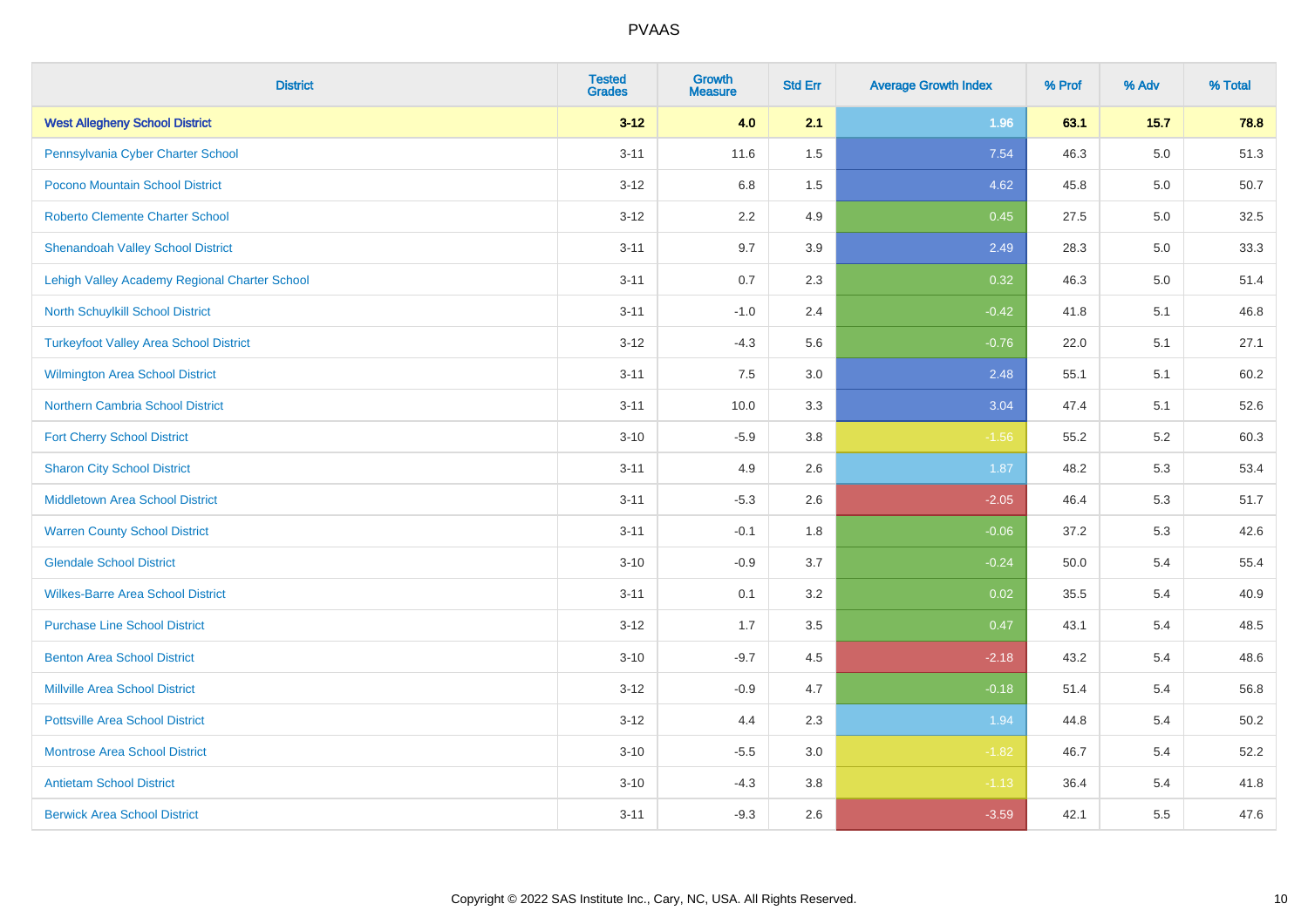| <b>District</b>                            | <b>Tested</b><br><b>Grades</b> | <b>Growth</b><br><b>Measure</b> | <b>Std Err</b> | <b>Average Growth Index</b> | % Prof | % Adv   | % Total |
|--------------------------------------------|--------------------------------|---------------------------------|----------------|-----------------------------|--------|---------|---------|
| <b>West Allegheny School District</b>      | $3 - 12$                       | 4.0                             | 2.1            | 1.96                        | 63.1   | 15.7    | 78.8    |
| <b>Pleasant Valley School District</b>     | $3 - 11$                       | 3.1                             | 2.0            | 1.57                        | 57.2   | $5.5\,$ | 62.8    |
| <b>Punxsutawney Area School District</b>   | $3 - 11$                       | 4.2                             | 2.9            | 1.45                        | 55.0   | 5.5     | 60.6    |
| <b>Neshannock Township School District</b> | $3 - 10$                       | $-9.7$                          | 2.9            | $-3.34$                     | 62.4   | 5.6     | 67.9    |
| <b>Austin Area School District</b>         | $3 - 11$                       | $-5.7$                          | 6.4            | $-0.90$                     | 33.3   | 5.6     | 38.9    |
| <b>Conemaugh Valley School District</b>    | $3-12$                         | $-3.2$                          | 4.1            | $-0.78$                     | 48.2   | 5.6     | 53.7    |
| <b>York Co School Of Technology</b>        | $9 - 12$                       | $-3.8$                          | 1.7            | $-2.22$                     | 39.1   | 5.6     | 44.7    |
| Susquehanna Township School District       | $3 - 12$                       | $-5.8$                          | 2.7            | $-2.17$                     | 36.0   | 5.6     | 41.6    |
| <b>Lehighton Area School District</b>      | $3 - 11$                       | $-1.6$                          | 2.3            | $-0.70$                     | 51.1   | 5.6     | 56.7    |
| <b>Steel Valley School District</b>        | $3 - 11$                       | 6.5                             | 3.4            | 1.89                        | 50.7   | 5.6     | 56.3    |
| <b>Troy Area School District</b>           | $3 - 10$                       | $-4.3$                          | 3.4            | $-1.26$                     | 43.2   | 5.7     | 48.9    |
| <b>Hanover Area School District</b>        | $3 - 11$                       | 2.2                             | 4.6            | 0.48                        | 42.9   | 5.7     | 48.6    |
| Mastery Charter School - Hardy Williams    | $3 - 11$                       | 11.4                            | 3.4            | 3.33                        | 44.3   | 5.7     | 50.0    |
| <b>New Brighton Area School District</b>   | $3 - 11$                       | 4.6                             | 3.1            | 1.47                        | 60.9   | 5.8     | 66.7    |
| <b>Chestnut Ridge School District</b>      | $3-12$                         | $-3.4$                          | 2.9            | $-1.17$                     | 46.6   | 5.8     | 52.4    |
| Oil City Area School District              | $3 - 11$                       | $-2.9$                          | 2.6            | $-1.08$                     | 44.4   | 5.8     | 50.2    |
| <b>Uniontown Area School District</b>      | $3 - 11$                       | 6.0                             | 3.2            | 1.87                        | 62.4   | 5.9     | 68.2    |
| <b>North Star School District</b>          | $3 - 11$                       | $-8.7$                          | 3.5            | $-2.51$                     | 47.8   | 6.0     | 53.7    |
| <b>Cambria Heights School District</b>     | $3 - 10$                       | $-4.1$                          | 3.1            | $-1.32$                     | 51.0   | 6.0     | 57.0    |
| <b>Corry Area School District</b>          | $3 - 11$                       | $-5.3$                          | 2.6            | $-2.03$                     | 38.5   | 6.0     | 44.5    |
| <b>Dover Area School District</b>          | $3 - 12$                       | 6.0                             | 2.1            | 2.94                        | 52.2   | 6.0     | 58.2    |
| <b>Southeastern Greene School District</b> | $3 - 10$                       | 3.3                             | 4.6            | 0.72                        | 57.6   | 6.1     | 63.6    |
| <b>Armstrong School District</b>           | $3 - 11$                       | 2.6                             | 1.7            | 1.53                        | 51.5   | 6.1     | 57.6    |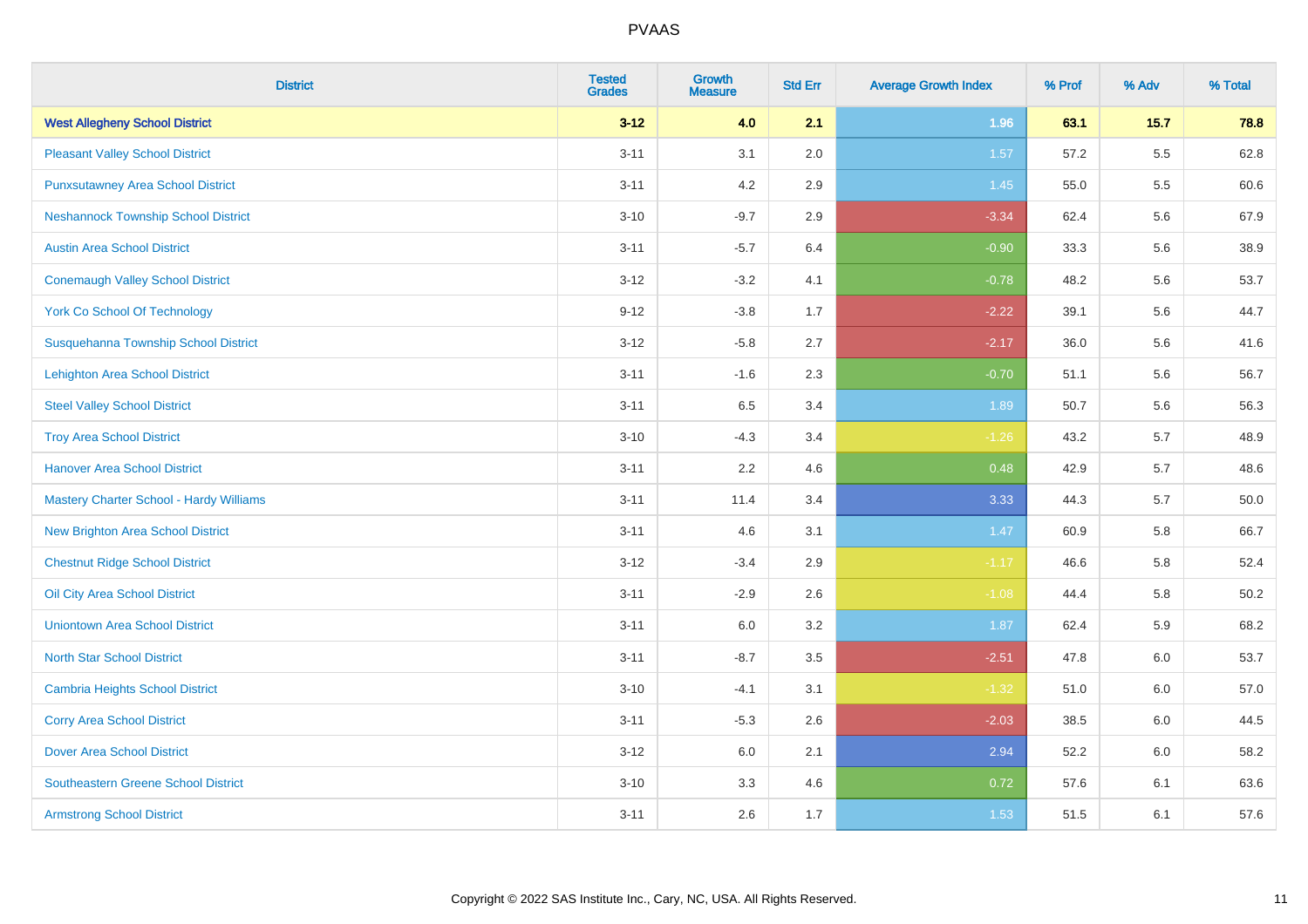| <b>District</b>                               | <b>Tested</b><br>Grades | <b>Growth</b><br><b>Measure</b> | <b>Std Err</b> | <b>Average Growth Index</b> | % Prof | % Adv   | % Total |
|-----------------------------------------------|-------------------------|---------------------------------|----------------|-----------------------------|--------|---------|---------|
| <b>West Allegheny School District</b>         | $3 - 12$                | 4.0                             | 2.1            | 1.96                        | 63.1   | 15.7    | 78.8    |
| <b>Valley Grove School District</b>           | $3 - 10$                | $-3.7$                          | 3.7            | $-1.01$                     | 51.2   | 6.1     | 57.3    |
| <b>Shikellamy School District</b>             | $3 - 10$                | $-22.3$                         | 2.5            | $-8.92$                     | 33.3   | 6.1     | 39.5    |
| <b>Brentwood Borough School District</b>      | $3 - 11$                | $-5.3$                          | $3.0\,$        | $-1.72$                     | 52.0   | 6.1     | 58.2    |
| <b>Brownsville Area School District</b>       | $3 - 12$                | $-7.2$                          | 3.9            | $-1.83$                     | 34.4   | 6.1     | 40.5    |
| <b>Otto-Eldred School District</b>            | $3 - 11$                | $-0.7$                          | 4.2            | $-0.15$                     | 56.2   | 6.2     | 62.5    |
| <b>Moniteau School District</b>               | $3 - 11$                | $-11.8$                         | 3.3            | $-3.56$                     | 50.0   | 6.3     | 56.3    |
| <b>Carlisle Area School District</b>          | $3 - 11$                | $-5.3$                          | 1.9            | $-2.81$                     | 54.0   | 6.3     | 60.3    |
| <b>Rose Tree Media School District</b>        | $3 - 10$                | $-25.6$                         | 2.4            | $-10.76$                    | 54.8   | 6.4     | 61.2    |
| Southern Tioga School District                | $3 - 11$                | $-11.5$                         | 2.7            | $-4.25$                     | 47.8   | 6.4     | 54.3    |
| <b>Keystone School District</b>               | $3 - 11$                | 3.1                             | 3.3            | 0.94                        | 50.6   | 6.5     | 57.1    |
| <b>Western Beaver County School District</b>  | $3 - 11$                | $-7.8$                          | 4.2            | $-1.87$                     | 56.5   | 6.5     | 63.0    |
| <b>Chichester School District</b>             | $3 - 11$                | $-2.7$                          | 2.3            | $-1.17$                     | 44.6   | $6.6\,$ | 51.2    |
| <b>Towanda Area School District</b>           | $3 - 11$                | 4.0                             | 2.8            | 1.44                        | 39.4   | 6.6     | 46.0    |
| <b>Salisbury Township School District</b>     | $3 - 11$                | 6.3                             | 3.6            | 1.77                        | 46.2   | 6.6     | 52.8    |
| <b>United School District</b>                 | $3 - 11$                | 2.1                             | 3.4            | 0.63                        | 60.3   | 6.6     | 66.9    |
| <b>South Eastern School District</b>          | $3 - 11$                | 0.9                             | 2.4            | 0.39                        | 54.8   | 6.6     | 61.4    |
| <b>Agora Cyber Charter School</b>             | $3 - 11$                | 5.8                             | 2.6            | 2.28                        | 42.8   | 6.6     | 49.4    |
| <b>Upper Darby School District</b>            | $3 - 12$                | 6.9                             | 1.5            | 4.62                        | 45.0   | $6.7\,$ | 51.7    |
| <b>Palisades School District</b>              | $3 - 11$                | $-8.7$                          | 2.8            | $-3.06$                     | 53.8   | 6.7     | 60.5    |
| <b>Mifflin County School District</b>         | $3 - 11$                | 9.1                             | 1.7            | 5.49                        | 47.1   | 6.7     | 53.8    |
| South Side Area School District               | $3 - 11$                | $-1.6$                          | 3.3            | $-0.48$                     | 50.0   | 6.8     | 56.8    |
| <b>Clarion-Limestone Area School District</b> | $3-12$                  | $-2.5$                          | 4.1            | $-0.60$                     | 56.8   | 6.8     | 63.6    |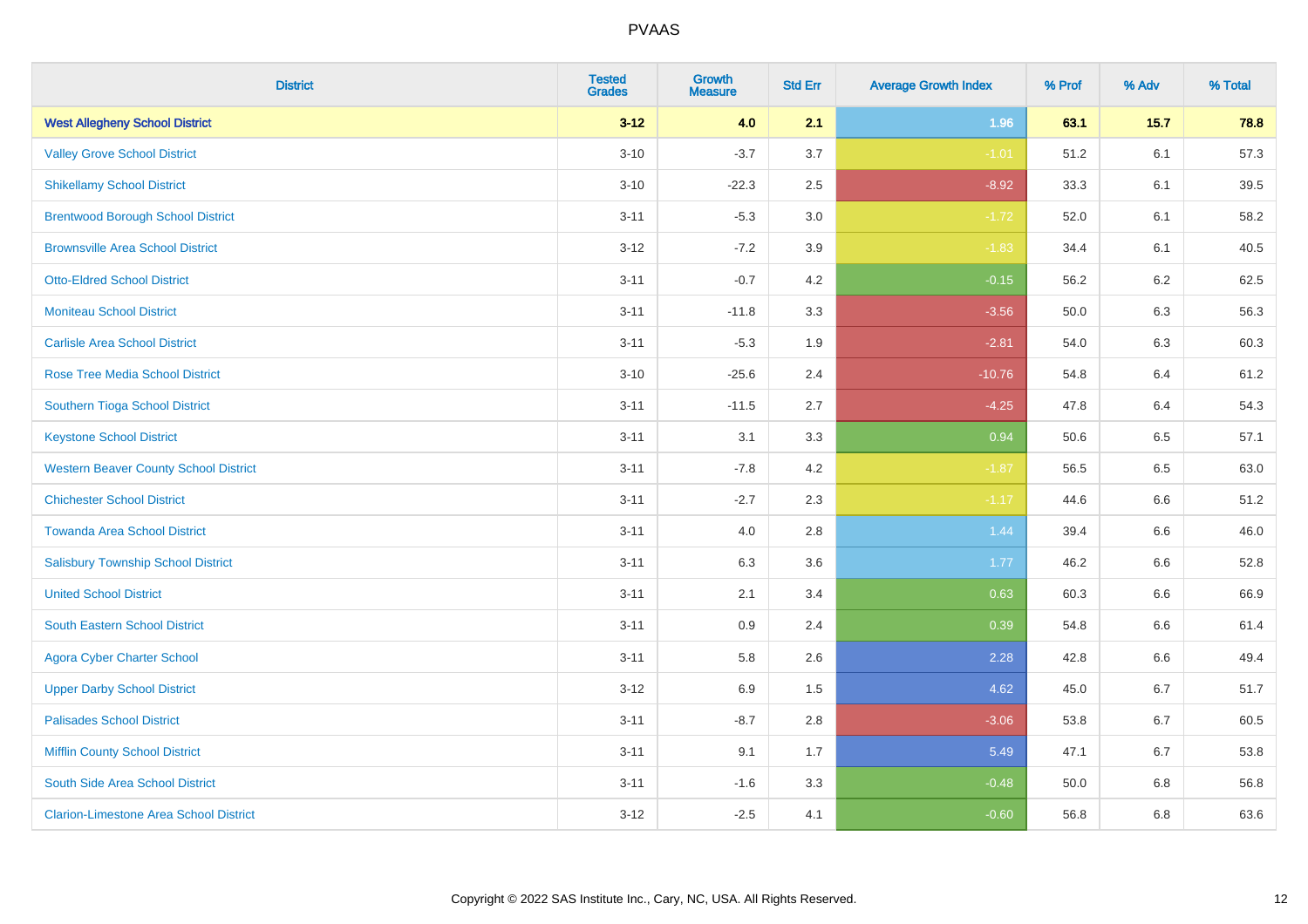| <b>District</b>                              | <b>Tested</b><br><b>Grades</b> | <b>Growth</b><br><b>Measure</b> | <b>Std Err</b> | <b>Average Growth Index</b> | % Prof | % Adv   | % Total |
|----------------------------------------------|--------------------------------|---------------------------------|----------------|-----------------------------|--------|---------|---------|
| <b>West Allegheny School District</b>        | $3 - 12$                       | 4.0                             | 2.1            | 1.96                        | 63.1   | 15.7    | 78.8    |
| <b>Waynesboro Area School District</b>       | $3 - 12$                       | $-6.1$                          | 1.9            | $-3.20$                     | 50.0   | $6.8\,$ | 56.8    |
| <b>Bermudian Springs School District</b>     | $3 - 11$                       | $-5.5$                          | 2.9            | $-1.94$                     | 56.4   | 6.8     | 63.2    |
| <b>Susquehanna Community School District</b> | $3 - 11$                       | $-2.8$                          | 4.2            | $-0.66$                     | 49.4   | 6.9     | 56.3    |
| <b>Greenville Area School District</b>       | $3 - 11$                       | 0.7                             | 2.9            | 0.26                        | 53.4   | 6.9     | 60.3    |
| <b>Milton Area School District</b>           | $3 - 11$                       | $-8.7$                          | 2.5            | $-3.52$                     | 45.4   | 6.9     | 52.3    |
| Meyersdale Area School District              | $3 - 11$                       | 4.2                             | 4.0            | 1.07                        | 43.1   | 6.9     | 50.0    |
| <b>Blairsville-Saltsburg School District</b> | $3 - 11$                       | $-8.0$                          | 3.0            | $-2.68$                     | 37.3   | 7.0     | 44.3    |
| <b>Union School District</b>                 | $3 - 12$                       | 2.3                             | 4.2            | 0.54                        | 32.6   | 7.0     | 39.5    |
| Philadelphia City School District            | $3 - 12$                       | 7.5                             | 0.6            | 12.64                       | 38.4   | 7.0     | 45.4    |
| <b>Reynolds School District</b>              | $3 - 10$                       | 0.5                             | 3.4            | 0.16                        | 52.1   | 7.0     | 59.2    |
| <b>Penncrest School District</b>             | $3 - 11$                       | 5.7                             | 2.2            | 2.57                        | 47.2   | 7.1     | 54.3    |
| <b>Old Forge School District</b>             | $3-12$                         | $-5.9$                          | 3.4            | $-1.73$                     | 52.9   | 7.1     | 60.0    |
| <b>Twin Valley School District</b>           | $3 - 12$                       | $-3.6$                          | 2.1            | $-1.69$                     | 49.6   | 7.1     | 56.8    |
| <b>Governor Mifflin School District</b>      | $3 - 11$                       | 4.1                             | 1.8            | 2.33                        | 42.5   | 7.2     | 49.7    |
| <b>Southmoreland School District</b>         | $3 - 11$                       | $-8.3$                          | 3.6            | $-2.32$                     | 56.8   | $7.2$   | 64.0    |
| <b>Dunmore School District</b>               | $3 - 11$                       | $-7.7$                          | 2.9            | $-2.62$                     | 34.0   | $7.2\,$ | 41.2    |
| Hatboro-Horsham School District              | $3 - 11$                       | $-12.8$                         | 1.7            | $-7.47$                     | 45.6   | $7.2\,$ | 52.8    |
| <b>Windber Area School District</b>          | $3 - 11$                       | $-7.2$                          | 3.2            | $-2.24$                     | 55.4   | $7.2\,$ | 62.6    |
| <b>Northwest Area School District</b>        | $3 - 10$                       | $-10.0$                         | 3.8            | $-2.59$                     | 34.6   | 7.3     | 41.8    |
| <b>West Greene School District</b>           | $3 - 11$                       | $-4.5$                          | 4.3            | $-1.04$                     | 36.6   | 7.3     | 43.9    |
| <b>Whitehall-Coplay School District</b>      | $3 - 11$                       | 6.1                             | 1.8            | 3.45                        | 49.3   | 7.4     | 56.6    |
| <b>Charleroi School District</b>             | $3 - 11$                       | $-2.6$                          | 3.0            | $-0.86$                     | 55.7   | 7.4     | 63.1    |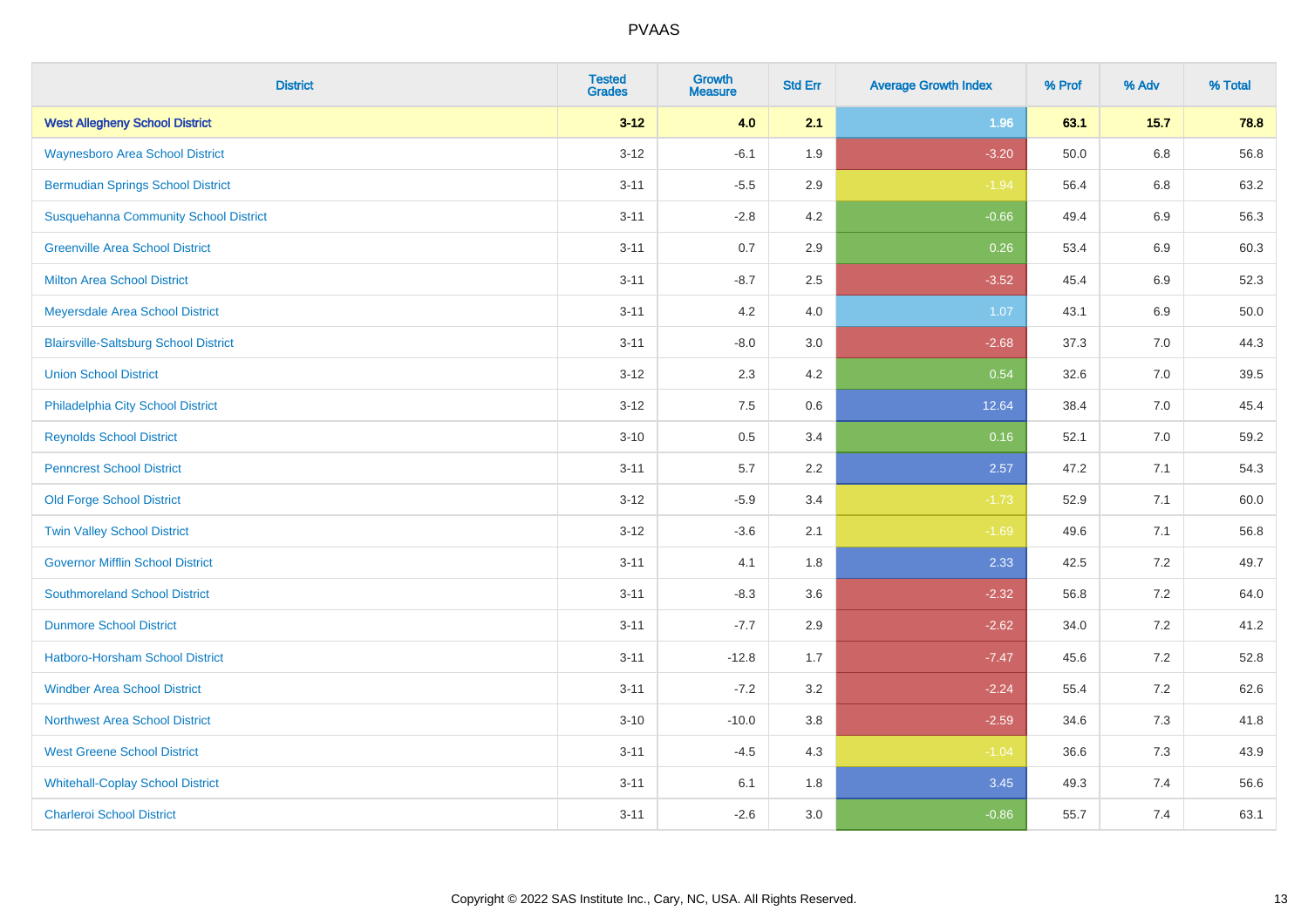| <b>District</b>                           | <b>Tested</b><br>Grades | <b>Growth</b><br><b>Measure</b> | <b>Std Err</b> | <b>Average Growth Index</b> | % Prof | % Adv | % Total |
|-------------------------------------------|-------------------------|---------------------------------|----------------|-----------------------------|--------|-------|---------|
| <b>West Allegheny School District</b>     | $3 - 12$                | 4.0                             | 2.1            | 1.96                        | 63.1   | 15.7  | 78.8    |
| <b>Central Dauphin School District</b>    | $3 - 11$                | 4.4                             | 1.3            | 3.32                        | 53.3   | 7.4   | 60.7    |
| Jim Thorpe Area School District           | $3 - 11$                | $-5.8$                          | 2.7            | $-2.19$                     | 33.3   | 7.4   | 40.7    |
| Millersburg Area School District          | $3 - 11$                | 6.2                             | 3.8            | 1.63                        | 51.8   | 7.4   | 59.3    |
| <b>Conneaut School District</b>           | $3 - 12$                | $-7.5$                          | 2.6            | $-2.91$                     | 38.4   | 7.4   | 45.8    |
| <b>Sayre Area School District</b>         | $3 - 11$                | 11.2                            | 3.5            | 3.20                        | 52.2   | 7.5   | 59.7    |
| Jeannette City School District            | $3 - 11$                | $-4.3$                          | 3.8            | $-1.13$                     | 46.7   | 7.5   | 54.2    |
| Catasauqua Area School District           | $3 - 12$                | $-12.1$                         | 3.0            | $-4.00$                     | 36.8   | 7.6   | 44.3    |
| <b>Wattsburg Area School District</b>     | $3 - 11$                | 6.5                             | 2.7            | 2.43                        | 42.7   | 7.6   | 50.3    |
| <b>Dallas School District</b>             | $3 - 11$                | $-2.5$                          | 2.2            | $-1.12$                     | 54.9   | 7.6   | 62.4    |
| <b>Athens Area School District</b>        | $3 - 11$                | 1.6                             | 2.5            | 0.64                        | 46.9   | 7.6   | 54.5    |
| <b>Pine Grove Area School District</b>    | $3 - 11$                | $-7.7$                          | 2.9            | $-2.66$                     | 42.3   | 7.7   | 50.0    |
| Penn Cambria School District              | $3 - 11$                | $-0.0$                          | 2.7            | $-0.01$                     | 61.5   | 7.7   | 69.2    |
| <b>Brockway Area School District</b>      | $3 - 11$                | 0.6                             | 3.6            | 0.16                        | 49.2   | $7.7$ | 56.9    |
| <b>Annville-Cleona School District</b>    | $3-12$                  | $-12.1$                         | 2.7            | $-4.46$                     | 34.9   | 7.8   | 42.6    |
| East Stroudsburg Area School District     | $3 - 11$                | 0.1                             | 1.6            | 0.05                        | 45.8   | 7.8   | 53.6    |
| <b>Connellsville Area School District</b> | $3 - 11$                | 6.1                             | 2.0            | 3.05                        | 45.4   | 7.8   | 53.2    |
| <b>Iroquois School District</b>           | $3 - 11$                | 13.1                            | 3.0            | 4.35                        | 48.2   | 7.8   | 56.0    |
| <b>Mid Valley School District</b>         | $3 - 10$                | $-1.7$                          | 3.0            | $-0.55$                     | 45.1   | 7.8   | 52.9    |
| <b>Hazleton Area School District</b>      | $3 - 11$                | 9.6                             | 1.4            | 6.77                        | 45.0   | 7.8   | 52.9    |
| <b>Lake-Lehman School District</b>        | $3 - 11$                | 10.8                            | 2.7            | 3.93                        | 55.3   | 7.9   | 63.2    |
| <b>Ringgold School District</b>           | $3 - 11$                | $-14.7$                         | 2.4            | $-6.04$                     | 41.5   | 7.9   | 49.4    |
| <b>Collegium Charter School</b>           | $3 - 10$                | 5.9                             | 2.5            | 2.33                        | 38.1   | 7.9   | 46.0    |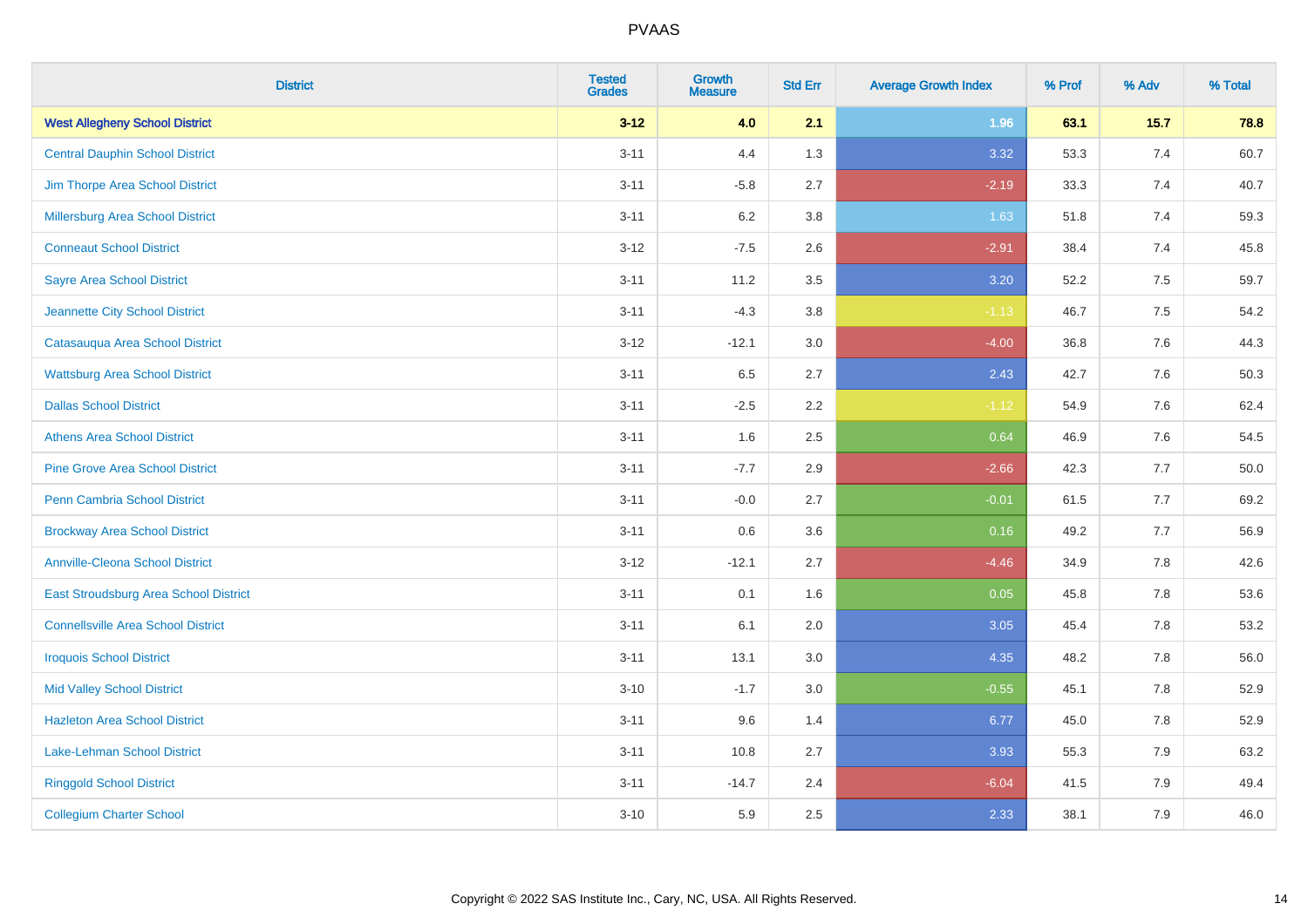| <b>District</b>                                | <b>Tested</b><br><b>Grades</b> | Growth<br><b>Measure</b> | <b>Std Err</b> | <b>Average Growth Index</b> | % Prof | % Adv   | % Total |
|------------------------------------------------|--------------------------------|--------------------------|----------------|-----------------------------|--------|---------|---------|
| <b>West Allegheny School District</b>          | $3 - 12$                       | 4.0                      | 2.1            | 1.96                        | 63.1   | $15.7$  | 78.8    |
| <b>Oxford Area School District</b>             | $3 - 11$                       | $-4.3$                   | 1.9            | $-2.26$                     | 41.3   | $8.0\,$ | 49.3    |
| <b>Mercer Area School District</b>             | $3 - 11$                       | $-0.2$                   | 3.3            | $-0.06$                     | 56.0   | 8.0     | 64.0    |
| <b>Pennridge School District</b>               | $3 - 10$                       | $-16.8$                  | 1.4            | $-11.59$                    | 46.8   | $8.0\,$ | 54.9    |
| <b>Fannett-Metal School District</b>           | $3 - 11$                       | $-3.4$                   | 5.1            | $-0.67$                     | 38.7   | 8.1     | 46.8    |
| <b>Warrior Run School District</b>             | $3 - 11$                       | 4.6                      | 3.0            | 1.51                        | 40.9   | 8.1     | 49.0    |
| <b>Tuscarora School District</b>               | $3 - 11$                       | $-0.6$                   | 2.3            | $-0.27$                     | 45.1   | 8.1     | 53.2    |
| <b>South Western School District</b>           | $3 - 12$                       | 3.9                      | 1.9            | 2.08                        | 60.2   | 8.1     | 68.3    |
| Saint Marys Area School District               | $3 - 11$                       | 7.8                      | 2.6            | 3.04                        | 57.0   | 8.2     | 65.2    |
| <b>Claysburg-Kimmel School District</b>        | $3 - 11$                       | $-5.7$                   | 4.0            | $-1.42$                     | 42.9   | $8.2\,$ | 51.0    |
| Hamburg Area School District                   | $3 - 11$                       | 8.9                      | 2.5            | 3.63                        | 43.5   | 8.2     | 51.7    |
| <b>Pittsburgh School District</b>              | $3 - 11$                       | $-3.3$                   | 1.1            | $-3.04$                     | 33.9   | 8.2     | 42.1    |
| <b>Brandywine Heights Area School District</b> | $3 - 11$                       | $-4.9$                   | 2.7            | $-1.81$                     | 49.2   | 8.2     | 57.4    |
| <b>Coudersport Area School District</b>        | $3 - 11$                       | 7.7                      | 3.7            | 2.06                        | 55.7   | 8.2     | 63.9    |
| <b>Ridley School District</b>                  | $3 - 12$                       | 10.0                     | 1.6            | 6.10                        | 45.6   | 8.2     | 53.8    |
| Altoona Area School District                   | $3 - 12$                       | 3.3                      | 1.6            | 1.99                        | 47.7   | 8.2     | 55.9    |
| <b>Bensalem Township School District</b>       | $3 - 11$                       | 1.6                      | 1.6            | 0.98                        | 38.8   | 8.3     | 47.1    |
| <b>Bradford Area School District</b>           | $3 - 12$                       | $-9.3$                   | 2.4            | $-3.87$                     | 45.8   | 8.3     | 54.2    |
| Karns City Area School District                | $3 - 11$                       | $-6.0$                   | 2.9            | $-2.03$                     | 53.1   | 8.3     | 61.5    |
| <b>Gillingham Charter School</b>               | $3 - 11$                       | $-4.4$                   | 5.6            | $-0.77$                     | 20.8   | 8.3     | 29.2    |
| 21st Century Cyber Charter School              | $6 - 12$                       | 5.7                      | 2.3            | 2.50                        | 56.7   | 8.3     | 65.0    |
| <b>Cornwall-Lebanon School District</b>        | $3 - 11$                       | 8.3                      | 1.6            | 5.08                        | 47.2   | 8.4     | 55.6    |
| <b>West Perry School District</b>              | $3 - 11$                       | 12.5                     | 2.5            | 4.99                        | 56.6   | 8.4     | 65.0    |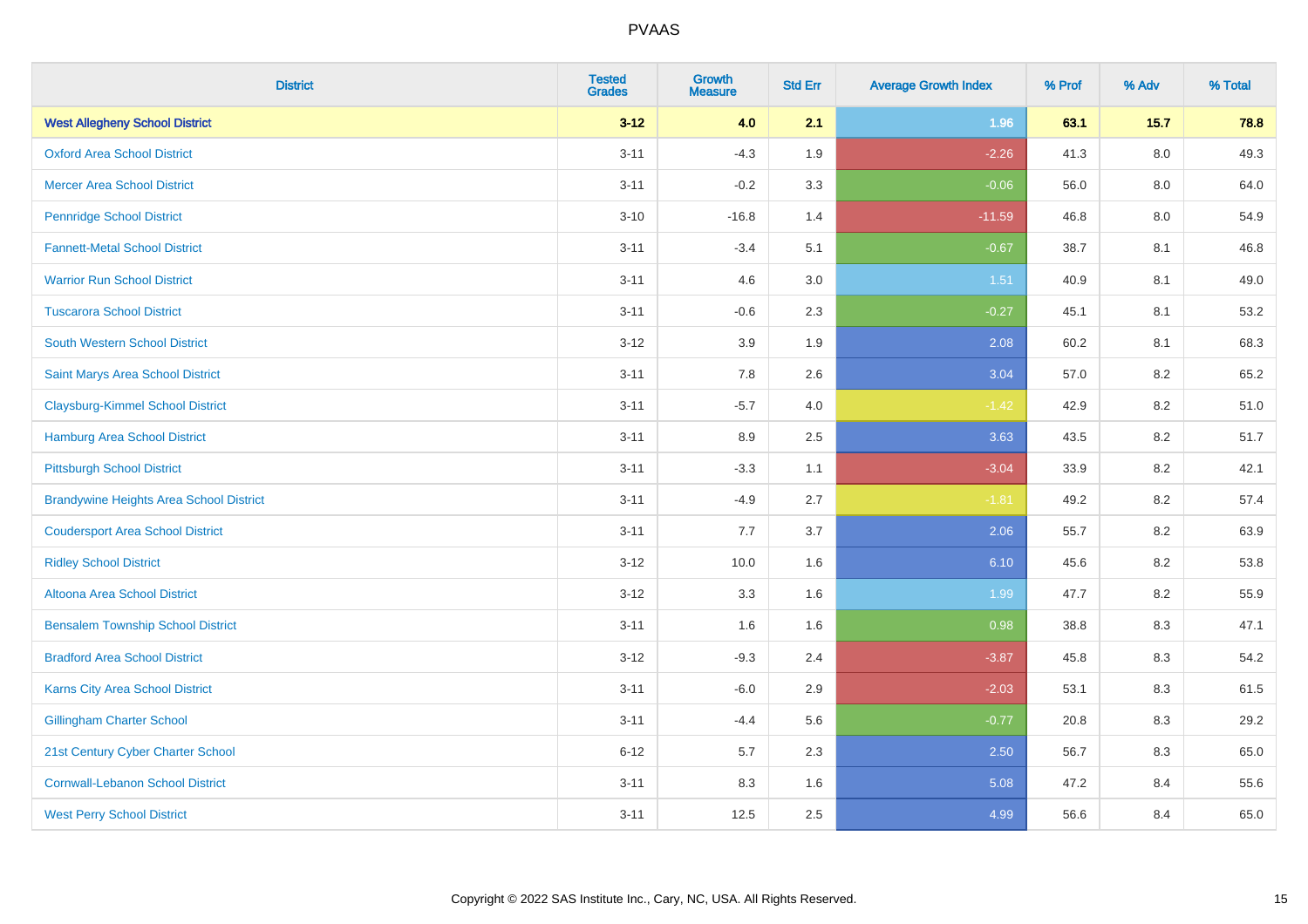| <b>District</b>                                    | <b>Tested</b><br><b>Grades</b> | <b>Growth</b><br><b>Measure</b> | <b>Std Err</b> | <b>Average Growth Index</b> | % Prof | % Adv   | % Total |
|----------------------------------------------------|--------------------------------|---------------------------------|----------------|-----------------------------|--------|---------|---------|
| <b>West Allegheny School District</b>              | $3 - 12$                       | 4.0                             | 2.1            | 1.96                        | 63.1   | 15.7    | 78.8    |
| <b>Chartiers Valley School District</b>            | $3 - 11$                       | $-1.7$                          | 2.0            | $-0.81$                     | 54.7   | 8.4     | 63.1    |
| <b>Westinghouse Arts Academy Charter School</b>    | $9 - 10$                       | $-0.7$                          | 3.6            | $-0.19$                     | 59.2   | 8.4     | 67.6    |
| <b>Wilson Area School District</b>                 | $3 - 11$                       | 6.0                             | 2.6            | 2.30                        | 48.7   | 8.5     | 57.2    |
| <b>Octorara Area School District</b>               | $3 - 11$                       | 9.1                             | 2.4            | 3.82                        | 52.1   | 8.5     | 60.6    |
| East Pennsboro Area School District                | $3 - 11$                       | $-4.2$                          | 2.5            | $-1.71$                     | 60.8   | 8.5     | 69.3    |
| <b>Blue Mountain School District</b>               | $3 - 10$                       | $-5.8$                          | 2.3            | $-2.56$                     | 46.6   | 8.5     | 55.1    |
| <b>Baldwin-Whitehall School District</b>           | $3 - 11$                       | 1.8                             | 1.9            | 0.94                        | 58.6   | 8.6     | 67.1    |
| <b>Central Fulton School District</b>              | $3 - 11$                       | $-0.5$                          | 3.5            | $-0.14$                     | 51.4   | 8.6     | 60.0    |
| <b>Upper Adams School District</b>                 | $3 - 11$                       | 1.3                             | 2.9            | 0.47                        | 55.2   | 8.6     | 63.8    |
| <b>Chambersburg Area School District</b>           | $3 - 11$                       | $-9.5$                          | 1.3            | $-7.20$                     | 42.7   | 8.6     | 51.4    |
| <b>Centennial School District</b>                  | $3 - 10$                       | 7.1                             | 1.7            | 4.29                        | 50.1   | 8.7     | 58.9    |
| <b>Riverside Beaver County School District</b>     | $3 - 11$                       | $-14.0$                         | 3.0            | $-4.64$                     | 49.4   | $8.8\,$ | 58.2    |
| <b>Blackhawk School District</b>                   | $3 - 11$                       | 4.7                             | 2.3            | 2.01                        | 55.8   | $8.8\,$ | 64.6    |
| <b>Big Spring School District</b>                  | $3 - 11$                       | $-9.8$                          | 2.4            | $-4.00$                     | 38.6   | 8.9     | 47.5    |
| <b>Central Valley School District</b>              | $3 - 10$                       | 4.8                             | 2.4            | 1.98                        | 56.9   | 9.0     | 65.9    |
| <b>Riverside School District</b>                   | $3 - 11$                       | $-3.2$                          | 3.0            | $-1.09$                     | 43.0   | $9.0\,$ | 52.0    |
| <b>Plum Borough School District</b>                | $3 - 11$                       | $-11.3$                         | 2.2            | $-5.19$                     | 51.1   | 9.0     | 60.1    |
| <b>Pequea Valley School District</b>               | $3 - 11$                       | $-5.8$                          | 3.2            | $-1.80$                     | 39.8   | 9.1     | 48.9    |
| <b>Donegal School District</b>                     | $3 - 12$                       | 3.1                             | 2.4            | 1.29                        | 60.6   | 9.1     | 69.7    |
| <b>Commonwealth Charter Academy Charter School</b> | $3 - 10$                       | 9.1                             | 1.9            | 4.90                        | 47.2   | 9.1     | 56.3    |
| Jersey Shore Area School District                  | $3 - 11$                       | 0.5                             | 2.6            | 0.21                        | 47.1   | 9.2     | 56.2    |
| <b>Line Mountain School District</b>               | $3 - 11$                       | 4.1                             | 3.2            | 1.27                        | 52.9   | 9.2     | 62.1    |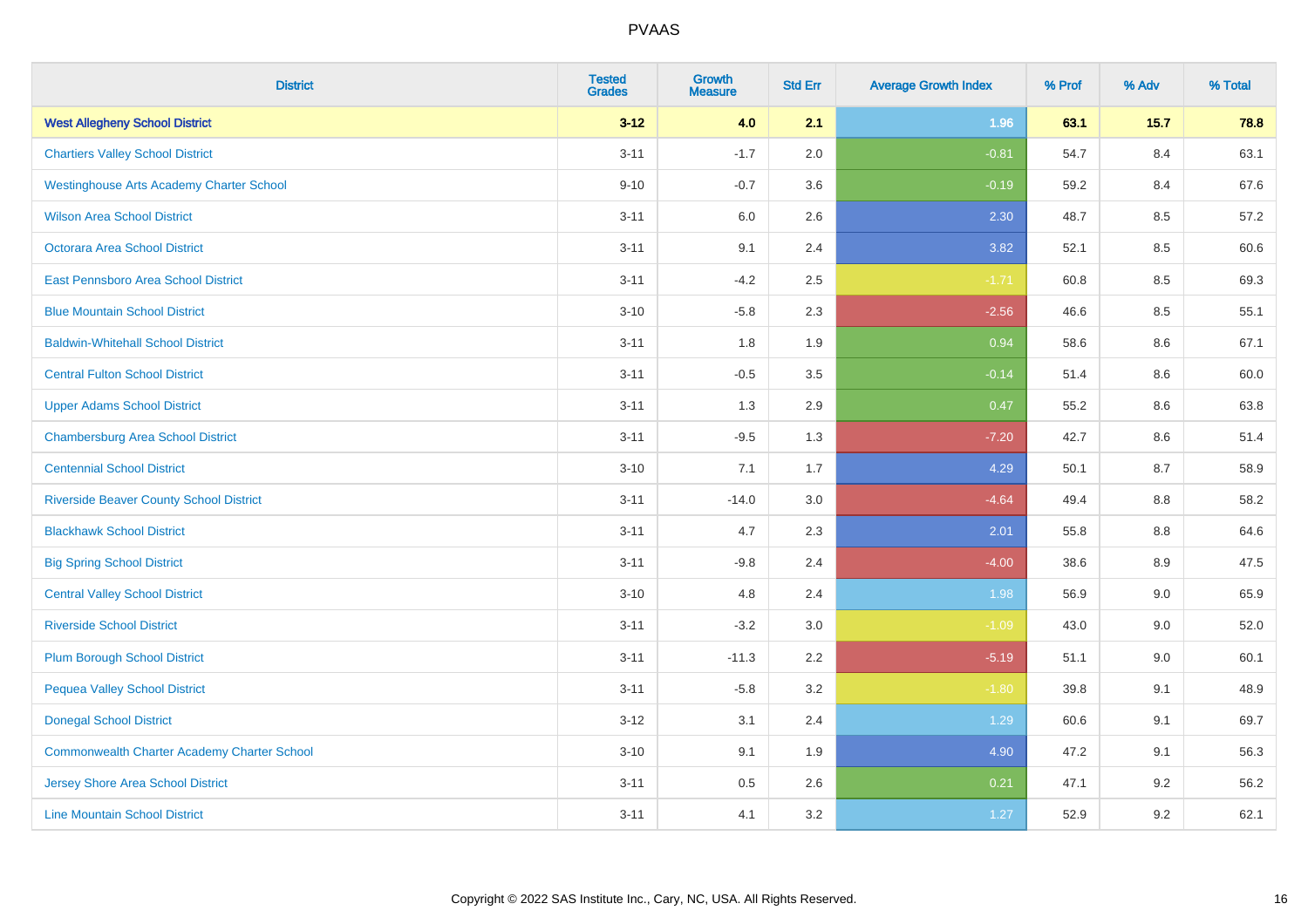| <b>District</b>                           | <b>Tested</b><br><b>Grades</b> | <b>Growth</b><br><b>Measure</b> | <b>Std Err</b> | <b>Average Growth Index</b> | % Prof | % Adv | % Total |
|-------------------------------------------|--------------------------------|---------------------------------|----------------|-----------------------------|--------|-------|---------|
| <b>West Allegheny School District</b>     | $3 - 12$                       | 4.0                             | 2.1            | 1.96                        | 63.1   | 15.7  | 78.8    |
| Northern Lehigh School District           | $3 - 12$                       | $-10.4$                         | 2.7            | $-3.82$                     | 28.0   | 9.3   | 37.3    |
| <b>Hermitage School District</b>          | $3 - 12$                       | 3.8                             | 2.4            | 1.60                        | 57.5   | 9.3   | 66.8    |
| <b>Butler Area School District</b>        | $3 - 11$                       | $-6.5$                          | 1.5            | $-4.26$                     | 42.5   | 9.4   | 51.9    |
| <b>Bald Eagle Area School District</b>    | $3 - 11$                       | $-2.1$                          | 2.7            | $-0.75$                     | 48.4   | 9.4   | 57.7    |
| <b>Portage Area School District</b>       | $3 - 10$                       | $-8.1$                          | 3.6            | $-2.26$                     | 40.6   | 9.4   | 50.0    |
| <b>Port Allegany School District</b>      | $3 - 11$                       | 4.4                             | 3.6            | 1.21                        | 28.1   | 9.4   | 37.5    |
| <b>West Shore School District</b>         | $3 - 12$                       | 5.0                             | 1.4            | 3.59                        | 54.2   | 9.4   | 63.6    |
| <b>MaST Community Charter School</b>      | $3 - 10$                       | $-4.1$                          | 2.7            | $-1.52$                     | 44.0   | 9.5   | 53.4    |
| <b>Neshaminy School District</b>          | $3 - 11$                       | 4.0                             | 1.3            | 3.02                        | 58.7   | 9.5   | 68.2    |
| <b>Slippery Rock Area School District</b> | $3 - 11$                       | $-6.3$                          | 2.5            | $-2.51$                     | 56.2   | 9.5   | 65.7    |
| <b>Ephrata Area School District</b>       | $3 - 11$                       | 5.6                             | 1.8            | 3.12                        | 54.7   | 9.5   | 64.2    |
| <b>Pittston Area School District</b>      | $3 - 11$                       | $-10.1$                         | 5.6            | $-1.80$                     | 38.1   | 9.5   | 47.6    |
| <b>Conewago Valley School District</b>    | $3 - 12$                       | $-0.9$                          | 2.0            | $-0.45$                     | 51.7   | 9.6   | 61.3    |
| <b>Laurel Highlands School District</b>   | $3 - 11$                       | 4.3                             | 2.4            | 1.81                        | 44.9   | 9.6   | 54.5    |
| <b>Shaler Area School District</b>        | $3 - 11$                       | $-0.8$                          | 1.9            | $-0.43$                     | 49.1   | 9.6   | 58.7    |
| <b>Halifax Area School District</b>       | $3 - 11$                       | 4.7                             | 3.9            | 1.22                        | 61.5   | 9.6   | 71.2    |
| <b>Tunkhannock Area School District</b>   | $3 - 11$                       | 2.3                             | 2.2            | $1.01$                      | 44.9   | 9.6   | 54.6    |
| Northwestern Lehigh School District       | $3 - 11$                       | 2.2                             | 2.3            | 0.93                        | 53.3   | 9.7   | 63.0    |
| <b>East Allegheny School District</b>     | $3 - 11$                       | $-6.3$                          | 3.3            | $-1.87$                     | 31.9   | 9.7   | 41.7    |
| <b>Central Cambria School District</b>    | $3 - 11$                       | 3.0                             | 2.5            | 1.17                        | 56.2   | 9.7   | 66.0    |
| Lampeter-Strasburg School District        | $3 - 12$                       | $-8.6$                          | 2.0            | $-4.33$                     | 55.1   | 9.8   | 64.8    |
| <b>Ridgway Area School District</b>       | $3 - 11$                       | $-14.5$                         | 4.1            | $-3.56$                     | 49.0   | 9.8   | 58.8    |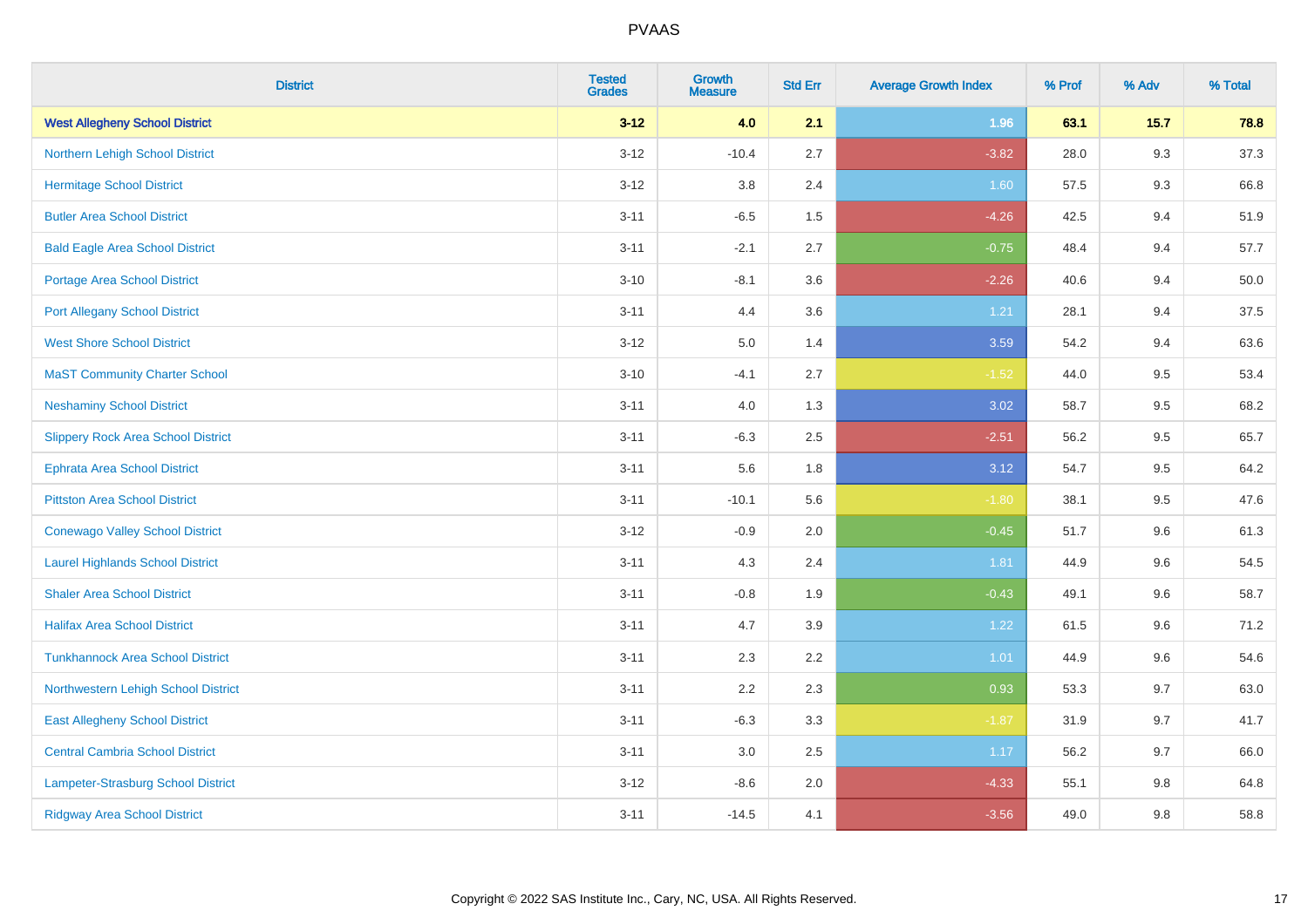| <b>District</b>                             | <b>Tested</b><br><b>Grades</b> | <b>Growth</b><br><b>Measure</b> | <b>Std Err</b> | <b>Average Growth Index</b> | % Prof | % Adv   | % Total |
|---------------------------------------------|--------------------------------|---------------------------------|----------------|-----------------------------|--------|---------|---------|
| <b>West Allegheny School District</b>       | $3 - 12$                       | 4.0                             | 2.1            | 1.96                        | 63.1   | 15.7    | 78.8    |
| California Area School District             | $3 - 10$                       | $-7.3$                          | 3.6            | $-2.02$                     | 42.6   | $9.8\,$ | 52.5    |
| <b>School Lane Charter School</b>           | $3 - 11$                       | 12.4                            | 3.6            | 3.43                        | 59.1   | 9.8     | 68.9    |
| Nazareth Area School District               | $3 - 11$                       | $-4.7$                          | 1.7            | $-2.82$                     | 59.2   | 9.9     | 69.0    |
| <b>Kane Area School District</b>            | $3 - 10$                       | $-3.7$                          | 3.2            | $-1.17$                     | 39.5   | 9.9     | 49.4    |
| <b>Greencastle-Antrim School District</b>   | $3 - 11$                       | $-3.0$                          | 2.2            | $-1.36$                     | 62.4   | 9.9     | 72.3    |
| <b>Hempfield School District</b>            | $3 - 11$                       | 0.1                             | 1.4            | 0.08                        | 58.2   | 9.9     | 68.2    |
| <b>Pottsgrove School District</b>           | $3 - 11$                       | 2.8                             | 2.0            | 1.35                        | 44.0   | 10.0    | 53.9    |
| <b>Apollo-Ridge School District</b>         | $3 - 12$                       | $-4.7$                          | 3.7            | $-1.24$                     | 50.0   | 10.0    | 60.0    |
| <b>Cheltenham School District</b>           | $3 - 11$                       | $-1.4$                          | 2.1            | $-0.67$                     | 46.1   | 10.0    | 56.1    |
| <b>Bedford Area School District</b>         | $3 - 11$                       | 2.5                             | 2.6            | 0.93                        | 48.5   | 10.0    | 58.5    |
| <b>Quakertown Community School District</b> | $3 - 12$                       | $-4.4$                          | 1.6            | $-2.70$                     | 56.5   | 10.0    | 66.6    |
| Selinsgrove Area School District            | $3 - 12$                       | 8.3                             | 2.3            | 3.54                        | 56.8   | 10.0    | 66.8    |
| <b>Albert Gallatin Area School District</b> | $3 - 11$                       | $-0.8$                          | 2.4            | $-0.32$                     | 54.5   | 10.0    | 64.6    |
| <b>Susquenita School District</b>           | $3 - 11$                       | $-0.1$                          | 2.8            | $-0.01$                     | 47.7   | 10.1    | 57.8    |
| <b>Bellwood-Antis School District</b>       | $3 - 10$                       | $-1.2$                          | 3.2            | $-0.39$                     | 55.1   | 10.1    | 65.2    |
| <b>Shippensburg Area School District</b>    | $3 - 11$                       | 9.3                             | 1.9            | 4.84                        | 53.1   | 10.2    | 63.3    |
| <b>Cranberry Area School District</b>       | $3 - 12$                       | 9.2                             | 3.0            | 3.04                        | 47.5   | 10.2    | 57.6    |
| <b>Schuylkill Valley School District</b>    | $3 - 11$                       | 1.4                             | 2.5            | 0.56                        | 55.1   | 10.2    | 65.3    |
| Huntingdon Area School District             | $3 - 11$                       | $-2.0$                          | 2.7            | $-0.72$                     | 36.8   | 10.3    | 47.0    |
| <b>Newport School District</b>              | $3 - 12$                       | 1.4                             | 3.5            | 0.41                        | 51.5   | 10.3    | 61.8    |
| <b>West Mifflin Area School District</b>    | $3 - 12$                       | $-12.3$                         | 2.9            | $-4.22$                     | 39.7   | 10.3    | 50.0    |
| <b>Forbes Road School District</b>          | $3 - 11$                       | 2.8                             | 5.1            | 0.56                        | 41.4   | 10.3    | 51.7    |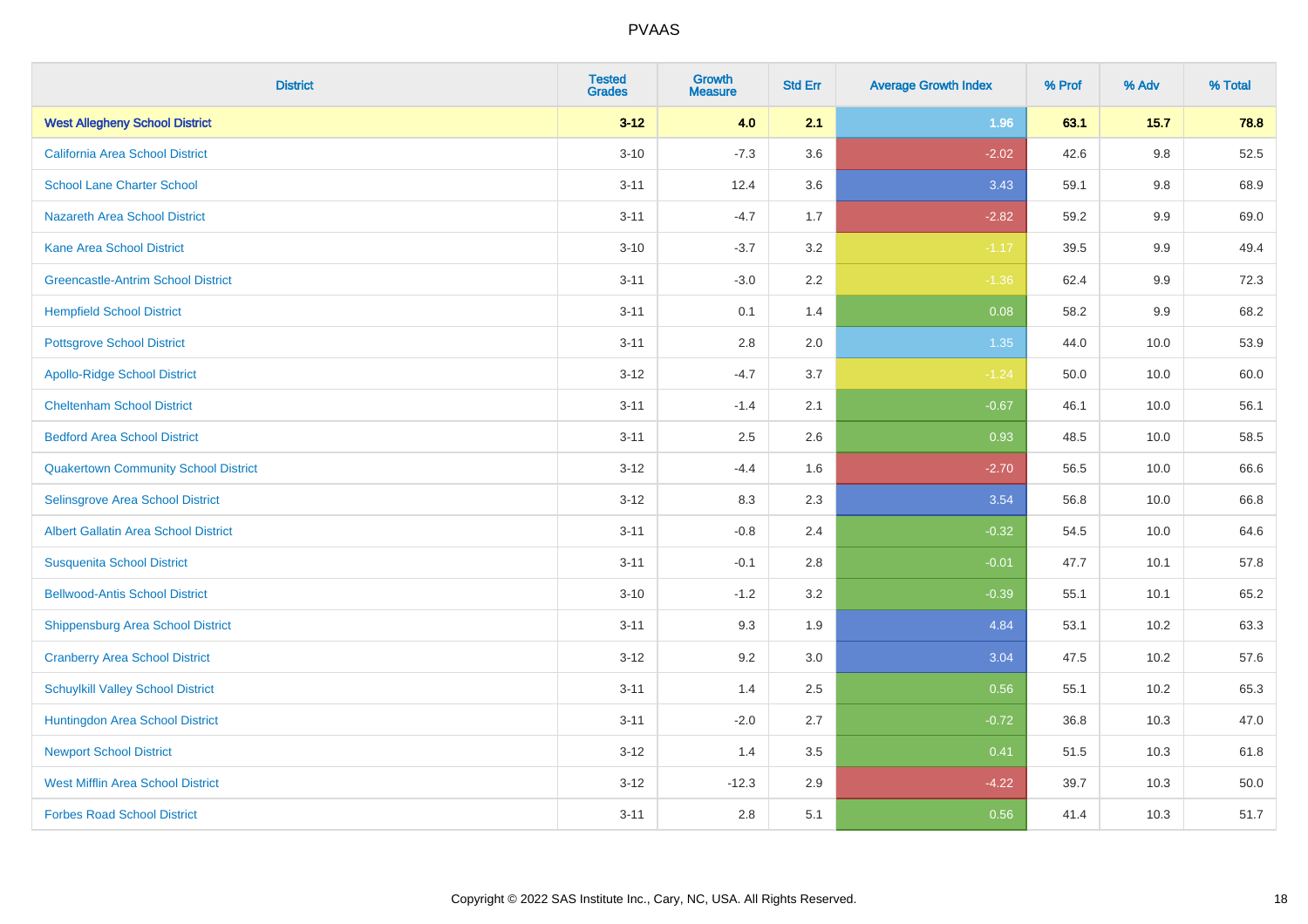| <b>District</b>                                 | <b>Tested</b><br><b>Grades</b> | <b>Growth</b><br><b>Measure</b> | <b>Std Err</b> | <b>Average Growth Index</b> | % Prof | % Adv | % Total |
|-------------------------------------------------|--------------------------------|---------------------------------|----------------|-----------------------------|--------|-------|---------|
| <b>West Allegheny School District</b>           | $3 - 12$                       | 4.0                             | 2.1            | 1.96                        | 63.1   | 15.7  | 78.8    |
| <b>Ligonier Valley School District</b>          | $3 - 11$                       | 4.2                             | 3.1            | 1.34                        | 59.1   | 10.3  | 69.5    |
| <b>Littlestown Area School District</b>         | $3 - 11$                       | 11.4                            | 2.5            | 4.62                        | 55.2   | 10.4  | 65.6    |
| <b>Kiski Area School District</b>               | $3 - 11$                       | $-3.7$                          | 2.0            | $-1.86$                     | 57.4   | 10.4  | 67.8    |
| <b>Crawford Central School District</b>         | $3 - 11$                       | $-4.7$                          | 2.2            | $-2.15$                     | 40.6   | 10.5  | 51.1    |
| <b>Southern Fulton School District</b>          | $3 - 11$                       | $-23.7$                         | 4.4            | $-5.37$                     | 34.2   | 10.5  | 44.7    |
| <b>Carlynton School District</b>                | $3 - 11$                       | 7.3                             | 3.3            | 2.22                        | 41.0   | 10.5  | 51.6    |
| <b>Phoenixville Area School District</b>        | $3 - 11$                       | $-1.7$                          | 2.1            | $-0.83$                     | 59.9   | 10.6  | 70.5    |
| <b>Bellefonte Area School District</b>          | $3 - 11$                       | $-0.4$                          | 2.2            | $-0.17$                     | 47.6   | 10.6  | 58.2    |
| Ambridge Area School District                   | $3-12$                         | 9.1                             | 2.6            | 3.46                        | 50.4   | 10.7  | 61.1    |
| <b>Kennett Consolidated School District</b>     | $3 - 11$                       | 4.8                             | 1.8            | 2.61                        | 52.5   | 10.7  | 63.2    |
| <b>Wyoming Area School District</b>             | $3 - 10$                       | $-1.3$                          | 2.6            | $-0.50$                     | 53.8   | 10.8  | 64.6    |
| Northampton Area School District                | $3 - 11$                       | 4.0                             | 1.6            | 2.51                        | 52.3   | 10.8  | 63.1    |
| <b>Mohawk Area School District</b>              | $3 - 11$                       | $-7.5$                          | 3.1            | $-2.45$                     | 49.4   | 11.0  | 60.4    |
| <b>Belle Vernon Area School District</b>        | $3 - 11$                       | 6.5                             | 2.6            | 2.44                        | 55.6   | 11.1  | 66.7    |
| Pennsylvania Virtual Charter School             | $3 - 11$                       | 11.8                            | 3.5            | 3.37                        | 56.5   | 11.1  | 67.6    |
| <b>Elizabethtown Area School District</b>       | $3 - 12$                       | $-0.9$                          | 1.9            | $-0.47$                     | 50.0   | 11.2  | 61.2    |
| Pennsylvania Leadership Charter School          | $3 - 11$                       | 4.6                             | 2.2            | 2.13                        | 55.4   | 11.2  | 66.7    |
| <b>Boyertown Area School District</b>           | $3 - 11$                       | $-4.7$                          | 1.5            | $-3.17$                     | 55.2   | 11.3  | 66.5    |
| <b>Eastern Lancaster County School District</b> | $3 - 12$                       | 4.5                             | 2.2            | 2.09                        | 46.3   | 11.4  | 57.6    |
| <b>Seneca Valley School District</b>            | $3 - 11$                       | $-1.4$                          | 1.4            | $-0.99$                     | 57.2   | 11.4  | 68.6    |
| <b>Eastern Lebanon County School District</b>   | $3 - 11$                       | 8.6                             | 2.2            | 3.84                        | 48.8   | 11.4  | 60.3    |
| <b>Central York School District</b>             | $3-12$                         | 12.3                            | 1.7            | 7.20                        | 55.5   | 11.5  | 67.0    |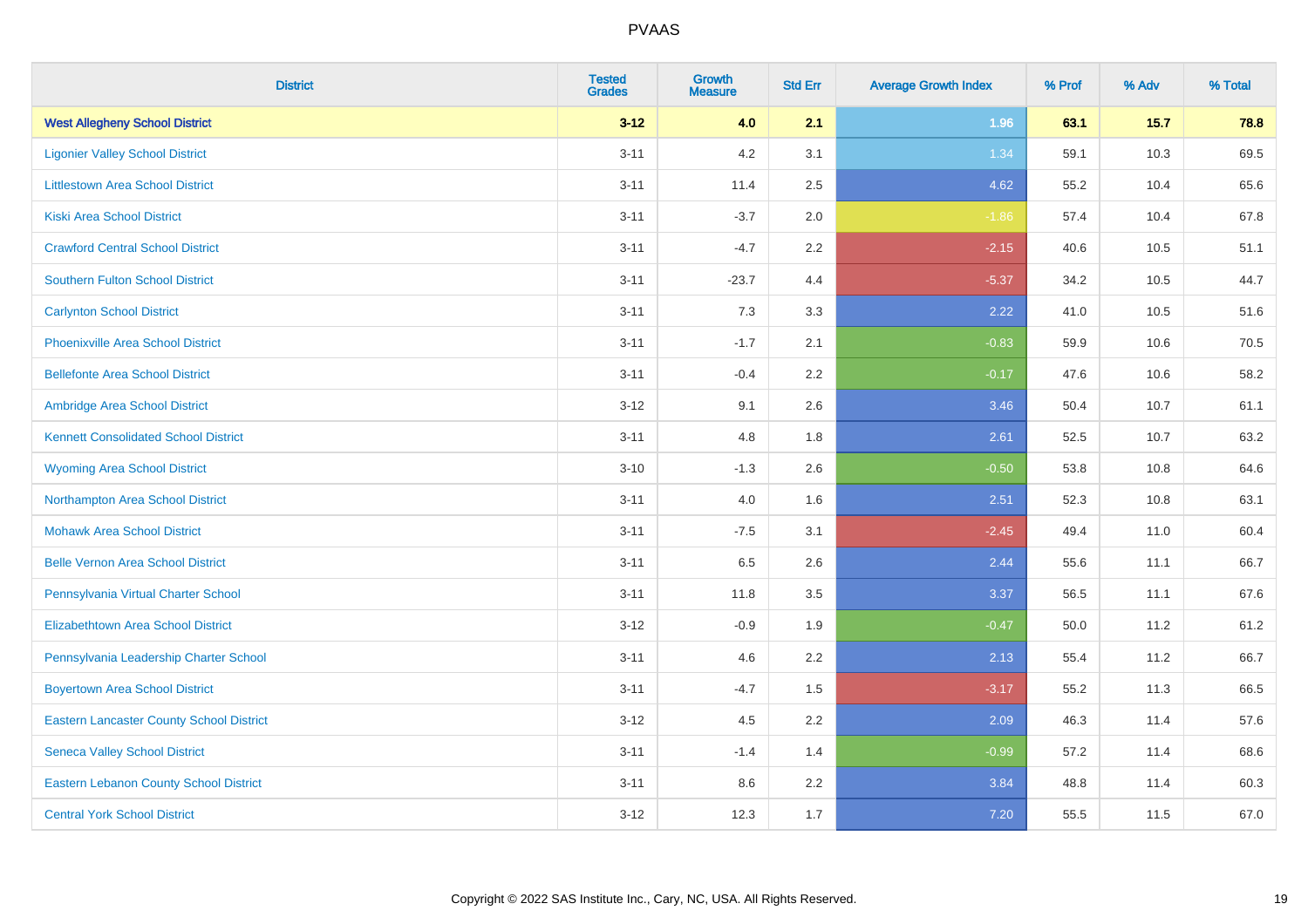| <b>District</b>                               | <b>Tested</b><br><b>Grades</b> | <b>Growth</b><br><b>Measure</b> | <b>Std Err</b> | <b>Average Growth Index</b> | % Prof | % Adv  | % Total |
|-----------------------------------------------|--------------------------------|---------------------------------|----------------|-----------------------------|--------|--------|---------|
| <b>West Allegheny School District</b>         | $3 - 12$                       | 4.0                             | 2.1            | 1.96                        | 63.1   | $15.7$ | 78.8    |
| Northern York County School District          | $3 - 11$                       | 15.6                            | 2.0            | 7.98                        | 57.4   | 11.5   | 68.8    |
| Daniel Boone Area School District             | $3 - 12$                       | 5.7                             | 2.0            | 2.88                        | 51.0   | 11.5   | 62.6    |
| <b>East Penn School District</b>              | $3 - 11$                       | 4.1                             | 1.3            | 3.27                        | 55.8   | 11.5   | 67.3    |
| <b>Manheim Central School District</b>        | $3 - 11$                       | 2.1                             | 2.1            | 1.01                        | 53.2   | 11.6   | 64.8    |
| <b>Fleetwood Area School District</b>         | $3 - 10$                       | 12.2                            | 2.2            | 5.68                        | 53.5   | 11.6   | 65.2    |
| <b>Abington School District</b>               | $3 - 10$                       | $-11.5$                         | 1.9            | $-6.00$                     | 56.2   | 11.6   | 67.8    |
| <b>Wyalusing Area School District</b>         | $3 - 12$                       | 8.8                             | 3.3            | 2.68                        | 54.6   | 11.7   | 66.2    |
| <b>Trinity Area School District</b>           | $3 - 11$                       | $-5.4$                          | 2.0            | $-2.71$                     | 48.3   | 11.8   | 60.1    |
| <b>Bloomsburg Area School District</b>        | $3 - 10$                       | 0.7                             | 3.0            | 0.23                        | 55.9   | 11.8   | 67.6    |
| Southern Lehigh School District               | $3 - 11$                       | $-0.4$                          | 2.3            | $-0.17$                     | 66.1   | 11.9   | 78.0    |
| <b>Wellsboro Area School District</b>         | $3 - 11$                       | $-12.4$                         | 3.0            | $-4.11$                     | 49.2   | 11.9   | 61.1    |
| <b>Owen J Roberts School District</b>         | $3 - 11$                       | $-12.3$                         | 1.6            | $-7.61$                     | 57.0   | 11.9   | 69.0    |
| <b>Bethlehem Area School District</b>         | $3 - 11$                       | 9.3                             | 1.1            | 8.15                        | 44.7   | 12.0   | 56.7    |
| <b>Keystone Oaks School District</b>          | $3 - 11$                       | 5.5                             | 2.6            | 2.07                        | 53.2   | 12.1   | 65.4    |
| <b>Allegheny Valley School District</b>       | $3 - 11$                       | 8.5                             | 3.9            | 2.17                        | 53.1   | 12.2   | 65.3    |
| <b>Hollidaysburg Area School District</b>     | $3 - 11$                       | 6.0                             | 2.1            | 2.88                        | 57.1   | 12.3   | 69.4    |
| Montgomery Area School District               | $3 - 11$                       | 10.7                            | 3.6            | 2.96                        | 48.7   | 12.4   | 61.1    |
| <b>Greater Nanticoke Area School District</b> | $3 - 12$                       | 11.2                            | 2.8            | 4.01                        | 38.0   | 12.4   | 50.4    |
| <b>Derry Area School District</b>             | $3 - 11$                       | 13.2                            | 2.8            | 4.69                        | 60.0   | 12.5   | 72.5    |
| <b>Eastern York School District</b>           | $3 - 11$                       | 9.6                             | 2.6            | 3.71                        | 56.3   | 12.6   | 68.9    |
| <b>Lower Dauphin School District</b>          | $3 - 11$                       | 0.6                             | 1.9            | 0.33                        | 49.2   | 12.6   | 61.8    |
| <b>Penn Manor School District</b>             | $3 - 11$                       | $-0.4$                          | 1.6            | $-0.25$                     | 51.9   | 12.6   | 64.5    |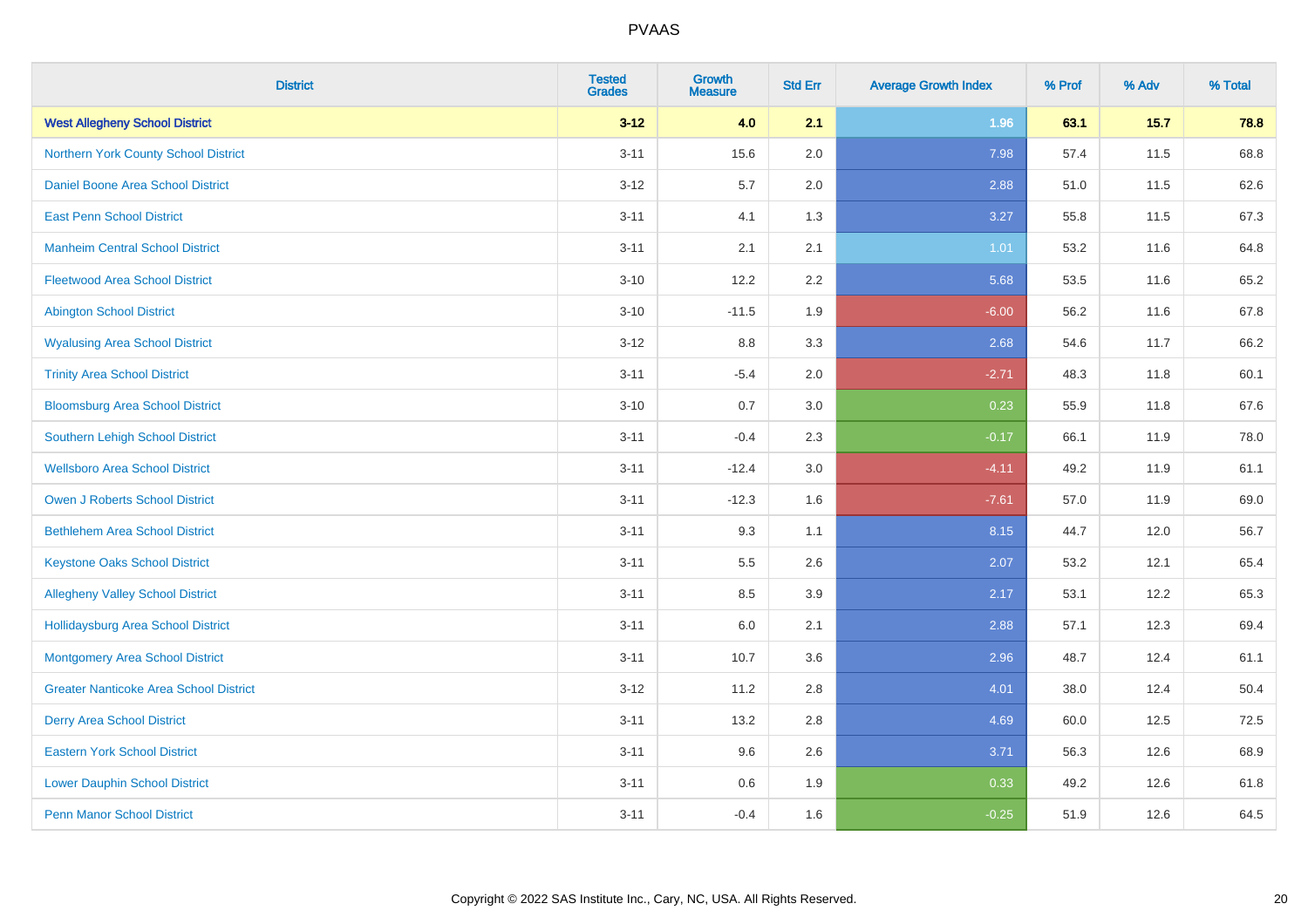| <b>District</b>                               | <b>Tested</b><br><b>Grades</b> | <b>Growth</b><br><b>Measure</b> | <b>Std Err</b> | <b>Average Growth Index</b> | % Prof | % Adv | % Total |
|-----------------------------------------------|--------------------------------|---------------------------------|----------------|-----------------------------|--------|-------|---------|
| <b>West Allegheny School District</b>         | $3 - 12$                       | 4.0                             | 2.1            | 1.96                        | 63.1   | 15.7  | 78.8    |
| Pen Argyl Area School District                | $3 - 12$                       | 9.2                             | 2.7            | 3.46                        | 50.0   | 12.6  | 62.6    |
| <b>Spring Cove School District</b>            | $3 - 11$                       | 3.4                             | 2.5            | 1.33                        | 47.8   | 12.7  | 60.4    |
| <b>Marple Newtown School District</b>         | $3 - 11$                       | 2.0                             | 2.4            | 0.81                        | 57.6   | 12.8  | 70.4    |
| <b>Williamsport Area School District</b>      | $3 - 11$                       | 1.9                             | 1.8            | 1.04                        | 44.1   | 12.8  | 56.9    |
| <b>Oley Valley School District</b>            | $3 - 11$                       | $-0.4$                          | 2.8            | $-0.15$                     | 43.1   | 12.9  | 56.0    |
| <b>Wayne Highlands School District</b>        | $3 - 11$                       | 7.8                             | 2.4            | 3.23                        | 52.3   | 13.1  | 65.4    |
| <b>Upper Perkiomen School District</b>        | $3 - 11$                       | 22.1                            | 2.1            | 10.74                       | 57.7   | 13.2  | 70.9    |
| <b>Unionville-Chadds Ford School District</b> | $3 - 11$                       | 17.1                            | 3.1            | 5.51                        | 68.1   | 13.2  | 81.3    |
| <b>Quaker Valley School District</b>          | $3 - 11$                       | $-2.8$                          | 2.6            | $-1.08$                     | 55.2   | 13.2  | 68.4    |
| <b>Westmont Hilltop School District</b>       | $3 - 11$                       | $-4.0$                          | 2.8            | $-1.40$                     | 36.3   | 13.3  | 49.6    |
| <b>Kutztown Area School District</b>          | $3 - 12$                       | $-0.2$                          | 3.2            | $-0.05$                     | 55.4   | 13.3  | 68.7    |
| <b>Harmony Area School District</b>           | $3 - 10$                       | 4.5                             | 6.3            | 0.72                        | 33.3   | 13.3  | 46.7    |
| <b>Jamestown Area School District</b>         | $3 - 11$                       | 13.5                            | 4.2            | 3.19                        | 64.4   | 13.3  | 77.8    |
| <b>Dubois Area School District</b>            | $3 - 11$                       | $-6.2$                          | 2.0            | $-3.07$                     | 50.9   | 13.4  | 64.3    |
| <b>Sharpsville Area School District</b>       | $3 - 11$                       | $-1.4$                          | 3.5            | $-0.40$                     | 55.2   | 13.4  | 68.7    |
| <b>Perkiomen Valley School District</b>       | $3 - 11$                       | $-3.5$                          | 1.6            | $-2.18$                     | 53.8   | 13.4  | 67.2    |
| <b>Midd-West School District</b>              | $3 - 11$                       | 10.3                            | 2.7            | 3.80                        | 58.0   | 13.4  | 71.4    |
| <b>Conestoga Valley School District</b>       | $3 - 11$                       | 8.7                             | 1.8            | 4.69                        | 60.3   | 13.5  | 73.8    |
| <b>Forest Hills School District</b>           | $3 - 11$                       | $-7.3$                          | 2.7            | $-2.74$                     | 41.1   | 13.7  | 54.8    |
| <b>South Park School District</b>             | $3 - 11$                       | $-11.3$                         | 2.7            | $-4.23$                     | 53.5   | 13.7  | 67.3    |
| Mechanicsburg Area School District            | $3 - 11$                       | 5.9                             | 1.8            | 3.29                        | 57.2   | 13.7  | 70.9    |
| <b>Gateway School District</b>                | $3 - 11$                       | 0.8                             | 2.2            | 0.38                        | 52.1   | 13.8  | 65.9    |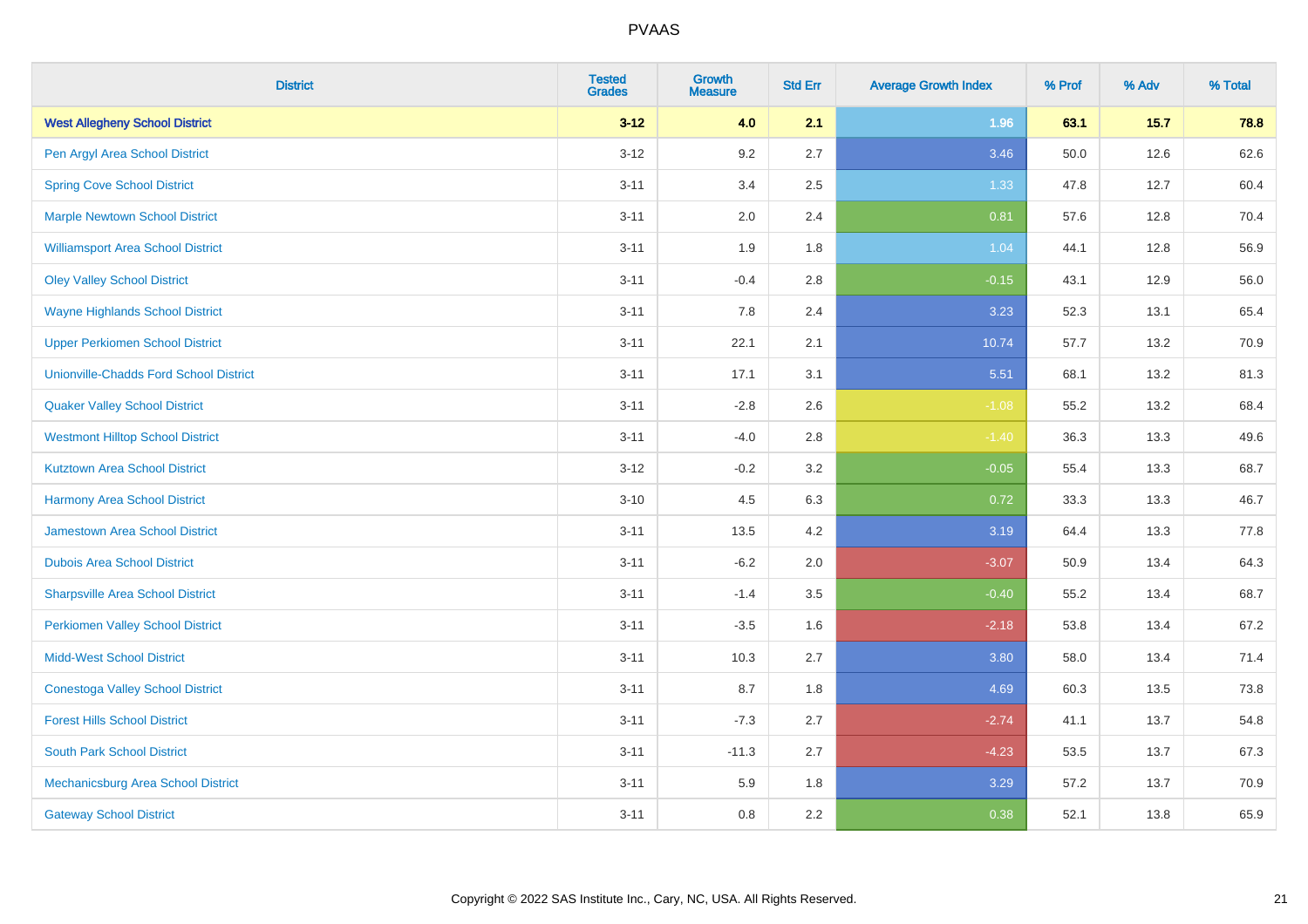| <b>District</b>                                    | <b>Tested</b><br><b>Grades</b> | <b>Growth</b><br><b>Measure</b> | <b>Std Err</b> | <b>Average Growth Index</b> | % Prof | % Adv | % Total |
|----------------------------------------------------|--------------------------------|---------------------------------|----------------|-----------------------------|--------|-------|---------|
| <b>West Allegheny School District</b>              | $3 - 12$                       | 4.0                             | 2.1            | 1.96                        | 63.1   | 15.7  | 78.8    |
| <b>Burrell School District</b>                     | $3 - 11$                       | 4.5                             | 3.1            | 1.48                        | 58.5   | 13.8  | 72.3    |
| Shenango Area School District                      | $3 - 11$                       | $-2.6$                          | 3.3            | $-0.79$                     | 50.6   | 13.9  | 64.6    |
| <b>Berlin Brothersvalley School District</b>       | $3 - 11$                       | 4.0                             | 4.2            | 0.96                        | 48.8   | 14.0  | 62.8    |
| <b>Gettysburg Area School District</b>             | $3 - 11$                       | $-4.0$                          | 2.1            | $-1.89$                     | 45.3   | 14.0  | 59.3    |
| <b>Greater Latrobe School District</b>             | $3 - 11$                       | 0.6                             | 1.9            | 0.31                        | 55.5   | 14.1  | 69.5    |
| <b>Cocalico School District</b>                    | $3 - 11$                       | 10.6                            | 2.0            | 5.18                        | 50.8   | 14.1  | 64.8    |
| <b>Ellwood City Area School District</b>           | $3 - 11$                       | $-4.2$                          | 3.2            | $-1.29$                     | 54.1   | 14.1  | 68.2    |
| <b>North Hills School District</b>                 | $3 - 11$                       | $-1.8$                          | 1.8            | $-0.96$                     | 59.1   | 14.1  | 73.2    |
| <b>Millcreek Township School District</b>          | $3 - 11$                       | 3.1                             | 1.5            | 2.06                        | 55.6   | 14.2  | 69.7    |
| <b>North East School District</b>                  | $3 - 11$                       | $-9.3$                          | 3.1            | $-3.02$                     | 62.6   | 14.4  | 77.0    |
| <b>Hanover Public School District</b>              | $3 - 11$                       | 5.2                             | 2.8            | 1.83                        | 52.2   | 14.4  | 66.7    |
| <b>Avella Area School District</b>                 | $3 - 12$                       | $-0.3$                          | 4.7            | $-0.05$                     | 49.3   | 14.5  | 63.8    |
| <b>Clarion Area School District</b>                | $3 - 11$                       | 10.3                            | 4.1            | 2.51                        | 45.4   | 14.6  | 60.0    |
| <b>Wilson School District</b>                      | $3 - 12$                       | 8.8                             | 1.5            | 5.96                        | 52.6   | 14.6  | 67.2    |
| <b>Valley View School District</b>                 | $3 - 11$                       | 18.1                            | 2.4            | 7.42                        | 53.7   | 14.7  | 68.4    |
| <b>Lincoln Park Performing Arts Charter School</b> | $7 - 11$                       | 3.6                             | 2.5            | 1.42                        | 59.6   | 14.7  | 74.3    |
| <b>Central Columbia School District</b>            | $3 - 12$                       | $-4.8$                          | 2.6            | $-1.86$                     | 53.7   | 14.8  | 68.5    |
| <b>Somerset Area School District</b>               | $3 - 11$                       | $-4.4$                          | 2.3            | $-1.93$                     | 44.4   | 14.9  | 59.3    |
| <b>Spring Grove Area School District</b>           | $3 - 11$                       | 5.6                             | 2.1            | 2.68                        | 55.1   | 15.0  | 70.1    |
| <b>North Clarion County School District</b>        | $3 - 12$                       | 3.7                             | 4.3            | 0.85                        | 67.5   | 15.0  | 82.5    |
| <b>Montour School District</b>                     | $3 - 11$                       | $-1.8$                          | 2.1            | $-0.88$                     | 61.4   | 15.1  | 76.5    |
| <b>Harbor Creek School District</b>                | $3 - 11$                       | $-7.1$                          | 2.7            | $-2.67$                     | 48.8   | 15.2  | 64.0    |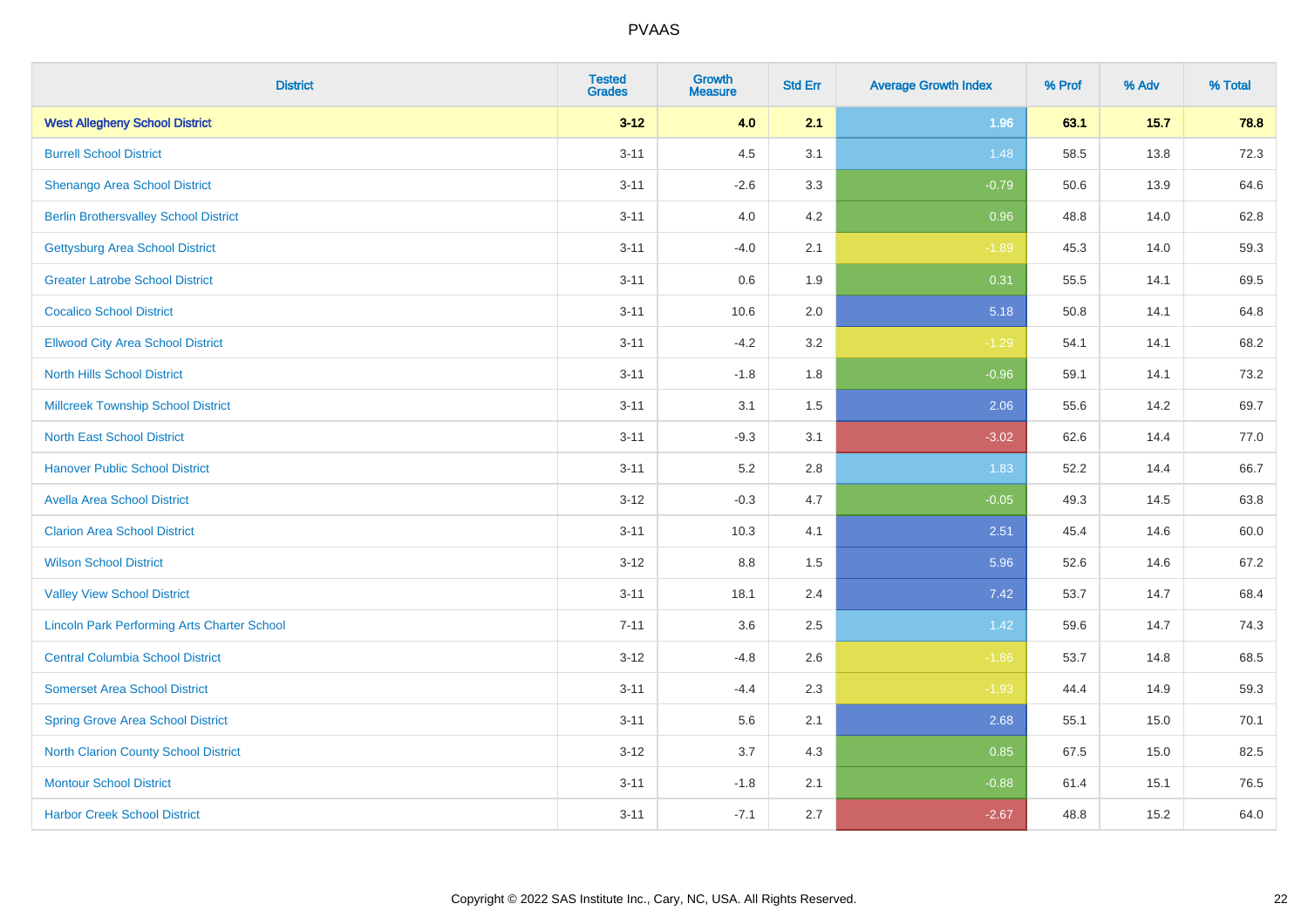| <b>District</b>                          | <b>Tested</b><br><b>Grades</b> | <b>Growth</b><br><b>Measure</b> | <b>Std Err</b> | <b>Average Growth Index</b> | % Prof | % Adv | % Total |
|------------------------------------------|--------------------------------|---------------------------------|----------------|-----------------------------|--------|-------|---------|
| <b>West Allegheny School District</b>    | $3 - 12$                       | 4.0                             | 2.1            | 1.96                        | 63.1   | 15.7  | 78.8    |
| <b>Souderton Area School District</b>    | $3 - 11$                       | 12.4                            | 1.5            | 8.28                        | 61.7   | 15.2  | 76.9    |
| <b>Franklin Regional School District</b> | $3 - 11$                       | 2.0                             | 1.9            | 1.02                        | 66.7   | 15.5  | 82.1    |
| <b>Manheim Township School District</b>  | $3 - 12$                       | $-0.9$                          | 1.6            | $-0.58$                     | 53.2   | 15.5  | 68.7    |
| <b>Brookville Area School District</b>   | $3 - 11$                       | 6.9                             | 3.0            | 2.30                        | 55.2   | 15.6  | 70.8    |
| Palmyra Area School District             | $3 - 11$                       | 5.6                             | 1.9            | 2.96                        | 56.4   | 15.6  | 72.0    |
| <b>Girard School District</b>            | $3 - 11$                       | $-0.6$                          | 2.7            | $-0.22$                     | 53.9   | 15.6  | 69.6    |
| <b>West Allegheny School District</b>    | $3 - 12$                       | 4.0                             | 2.1            | 1.96                        | 63.1   | 15.7  | 78.8    |
| <b>Riverview School District</b>         | $3 - 11$                       | $-4.6$                          | $3.8\,$        | $-1.20$                     | 57.9   | 15.8  | 73.7    |
| <b>Canon-Mcmillan School District</b>    | $3 - 11$                       | $-0.8$                          | 1.6            | $-0.50$                     | 58.7   | 15.9  | 74.6    |
| <b>Delaware Valley School District</b>   | $3 - 11$                       | 12.6                            | 1.8            | 6.93                        | 55.2   | 16.2  | 71.4    |
| <b>Abington Heights School District</b>  | $3 - 11$                       | 13.5                            | 2.2            | 6.27                        | 58.3   | 16.2  | 74.5    |
| <b>Deer Lakes School District</b>        | $3 - 11$                       | 17.0                            | 2.7            | 6.32                        | 61.5   | 16.4  | 77.9    |
| <b>Methacton School District</b>         | $3 - 11$                       | 2.5                             | 1.7            | 1.43                        | 62.5   | 16.4  | 79.0    |
| <b>North Pocono School District</b>      | $3 - 11$                       | $-2.3$                          | 3.4            | $-0.68$                     | 52.0   | 16.4  | 68.5    |
| <b>Grove City Area School District</b>   | $3 - 12$                       | 5.1                             | 2.4            | 2.09                        | 36.4   | 16.5  | 52.8    |
| <b>Spring-Ford Area School District</b>  | $3 - 11$                       | 6.0                             | 1.3            | 4.46                        | 60.8   | 16.5  | 77.4    |
| South Butler County School District      | $3 - 10$                       | 3.9                             | 2.5            | 1.54                        | 53.1   | 16.6  | 69.7    |
| Northeastern York School District        | $3 - 11$                       | 5.9                             | 2.0            | 3.03                        | 51.1   | 16.6  | 67.6    |
| <b>Council Rock School District</b>      | $3 - 11$                       | 8.9                             | 1.2            | 7.65                        | 62.8   | 16.6  | 79.4    |
| <b>Oswayo Valley School District</b>     | $3 - 12$                       | 8.5                             | 5.0            | 1.68                        | 50.0   | 16.7  | 66.7    |
| <b>Northgate School District</b>         | $3 - 11$                       | 6.3                             | 3.6            | 1.73                        | 53.3   | 16.7  | 70.0    |
| <b>Avon Grove Charter School</b>         | $3 - 11$                       | 9.0                             | 2.9            | 3.13                        | 58.8   | 16.7  | 75.5    |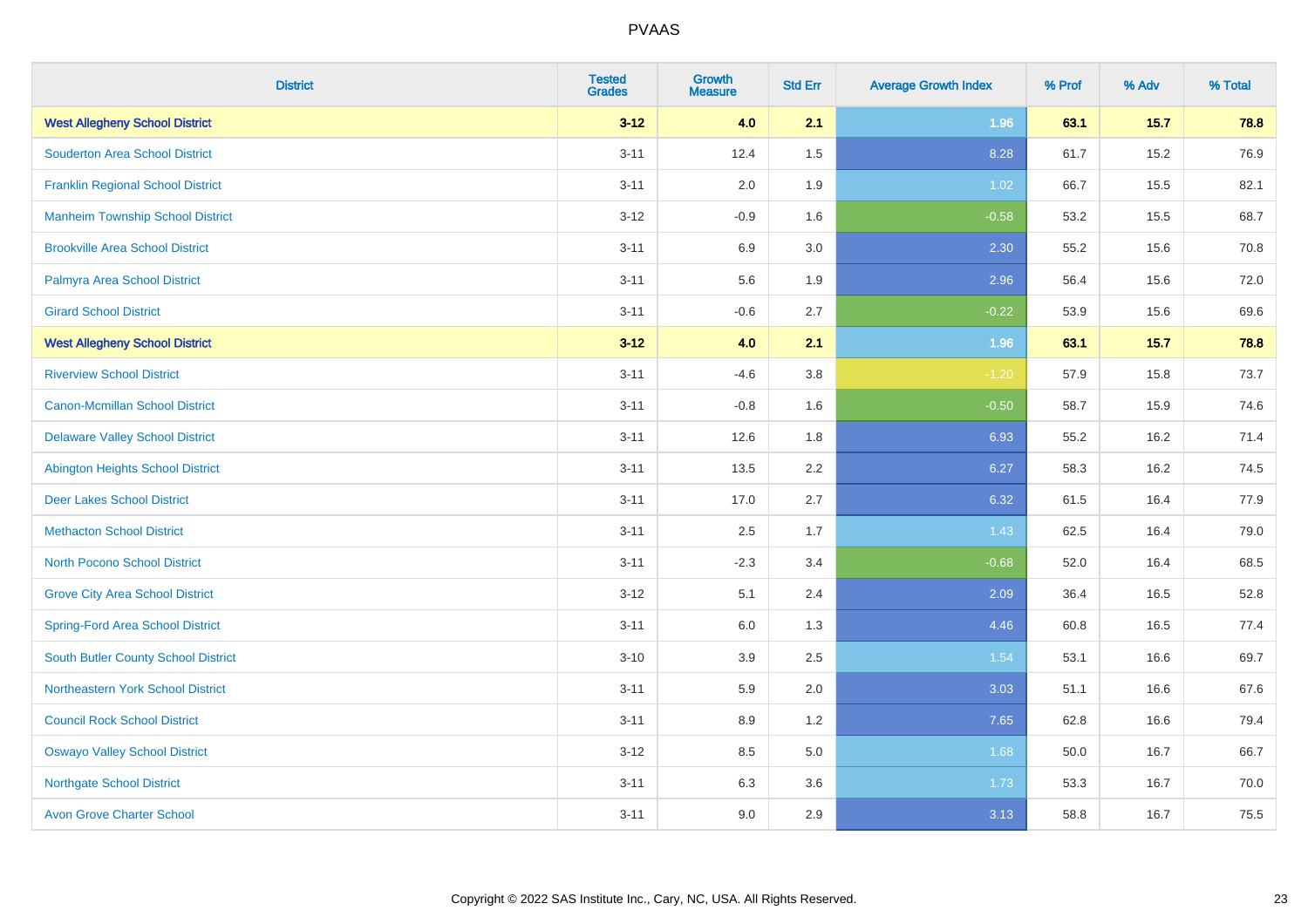| <b>District</b>                                | <b>Tested</b><br><b>Grades</b> | <b>Growth</b><br><b>Measure</b> | <b>Std Err</b> | <b>Average Growth Index</b> | % Prof | % Adv | % Total |
|------------------------------------------------|--------------------------------|---------------------------------|----------------|-----------------------------|--------|-------|---------|
| <b>West Allegheny School District</b>          | $3 - 12$                       | 4.0                             | 2.1            | 1.96                        | 63.1   | 15.7  | 78.8    |
| <b>Tyrone Area School District</b>             | $3 - 12$                       | 19.7                            | 2.5            | 7.87                        | 60.4   | 16.7  | 77.1    |
| <b>Beaver Area School District</b>             | $3 - 10$                       | 4.7                             | 2.4            | 1.94                        | 57.4   | 16.8  | 74.2    |
| <b>Central Bucks School District</b>           | $3 - 11$                       | 1.6                             | 0.9            | 1.66                        | 63.0   | 16.8  | 79.8    |
| <b>Warwick School District</b>                 | $3 - 11$                       | 5.2                             | 1.9            | 2.76                        | 46.4   | 17.0  | 63.3    |
| <b>North Penn School District</b>              | $3 - 11$                       | 9.1                             | 1.1            | 8.36                        | 55.8   | 17.0  | 72.8    |
| <b>Crestwood School District</b>               | $3 - 11$                       | $-0.4$                          | 2.4            | $-0.17$                     | 57.4   | 17.0  | 74.4    |
| <b>Lower Moreland Township School District</b> | $3 - 11$                       | 2.0                             | 2.2            | 0.95                        | 62.8   | 17.0  | 79.8    |
| <b>Homer-Center School District</b>            | $3 - 11$                       | 9.7                             | 3.6            | 2.70                        | 45.1   | 17.2  | 62.3    |
| <b>Western Wayne School District</b>           | $3 - 11$                       | 5.6                             | 2.9            | 1.93                        | 41.3   | 17.4  | 58.7    |
| <b>Camp Hill School District</b>               | $3 - 12$                       | 2.3                             | 3.0            | 0.78                        | 53.6   | 17.5  | 71.1    |
| <b>Wyomissing Area School District</b>         | $3 - 12$                       | 0.8                             | 2.6            | 0.33                        | 55.7   | 17.6  | 73.3    |
| <b>Fairview School District</b>                | $3 - 11$                       | 3.4                             | 2.6            | 1.32                        | 57.2   | 17.6  | 74.8    |
| <b>Conemaugh Township Area School District</b> | $3 - 12$                       | $-3.7$                          | 3.4            | $-1.09$                     | 53.8   | 17.6  | 71.4    |
| <b>Shanksville-Stonycreek School District</b>  | $3 - 10$                       | 7.0                             | 5.9            | 1.20                        | 64.7   | 17.6  | 82.4    |
| <b>Freeport Area School District</b>           | $3 - 10$                       | 9.7                             | 2.5            | 3.91                        | 57.5   | 17.8  | 75.3    |
| <b>Dallastown Area School District</b>         | $3 - 11$                       | 13.5                            | 1.5            | 8.84                        | 56.0   | 17.9  | 73.8    |
| <b>Southern York County School District</b>    | $3 - 11$                       | 14.2                            | 2.1            | 6.91                        | 55.1   | 18.1  | 73.1    |
| <b>Mars Area School District</b>               | $3 - 10$                       | 5.7                             | 2.1            | 2.75                        | 57.9   | 18.2  | 76.1    |
| Lehigh Valley Charter High School For The Arts | $9 - 10$                       | 7.3                             | 2.6            | 2.82                        | 62.3   | 18.2  | 80.5    |
| <b>Danville Area School District</b>           | $3 - 11$                       | 0.4                             | 2.6            | 0.15                        | 57.4   | 18.4  | 75.7    |
| <b>Indiana Area School District</b>            | $3 - 11$                       | $-5.3$                          | 2.3            | $-2.28$                     | 47.6   | 18.4  | 66.1    |
| <b>Moon Area School District</b>               | $3 - 11$                       | 8.2                             | 1.9            | 4.25                        | 58.7   | 18.5  | 77.2    |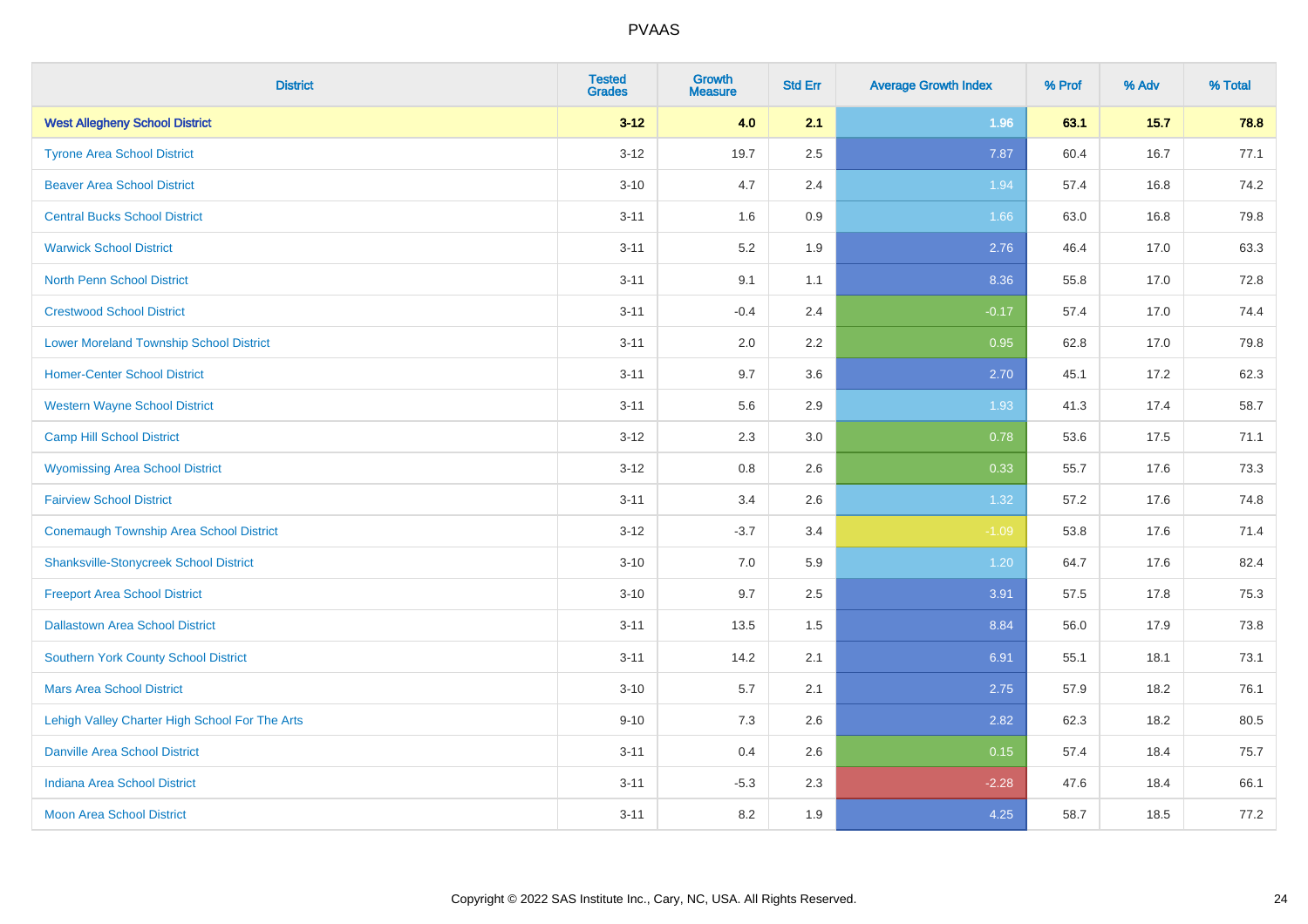| <b>District</b>                                 | <b>Tested</b><br><b>Grades</b> | <b>Growth</b><br><b>Measure</b> | <b>Std Err</b> | <b>Average Growth Index</b> | % Prof | % Adv | % Total |
|-------------------------------------------------|--------------------------------|---------------------------------|----------------|-----------------------------|--------|-------|---------|
| <b>West Allegheny School District</b>           | $3 - 12$                       | 4.0                             | 2.1            | 1.96                        | 63.1   | 15.7  | 78.8    |
| <b>Lewisburg Area School District</b>           | $3 - 11$                       | $-2.7$                          | 2.6            | $-1.03$                     | 57.0   | 18.5  | 75.6    |
| <b>Avon Grove School District</b>               | $3 - 10$                       | 10.0                            | 1.6            | 6.26                        | 56.3   | 18.6  | 74.9    |
| <b>Bethel Park School District</b>              | $3 - 11$                       | 5.6                             | 1.8            | 3.18                        | 65.3   | 18.6  | 83.9    |
| Capital Area School for the Arts Charter School | $9 - 11$                       | 5.8                             | 4.1            | 1.39                        | 59.3   | 18.6  | 78.0    |
| <b>Garnet Valley School District</b>            | $3 - 10$                       | 10.9                            | 1.7            | 6.53                        | 67.1   | 19.0  | 86.1    |
| <b>Richland School District</b>                 | $3 - 11$                       | 6.7                             | 2.9            | 2.33                        | 62.2   | 19.2  | 81.4    |
| <b>Upper Merion Area School District</b>        | $3 - 11$                       | 15.3                            | 2.0            | 7.62                        | 59.3   | 19.3  | 78.6    |
| <b>Bentworth School District</b>                | $3 - 11$                       | 5.7                             | 3.2            | 1.75                        | 44.2   | 19.5  | 63.6    |
| Leechburg Area School District                  | $3 - 11$                       | 4.4                             | 4.0            | 1.09                        | 47.8   | 19.6  | 67.4    |
| <b>Colonial School District</b>                 | $3 - 11$                       | 14.0                            | 1.7            | 8.21                        | 60.2   | 19.6  | 79.8    |
| Northern Bedford County School District         | $3 - 11$                       | 16.5                            | 3.6            | 4.58                        | 51.7   | 20.0  | 71.7    |
| <b>Hempfield Area School District</b>           | $3 - 12$                       | 4.6                             | 1.6            | 2.86                        | 53.5   | 20.1  | 73.6    |
| <b>Montoursville Area School District</b>       | $3 - 12$                       | 10.8                            | 2.5            | 4.24                        | 44.6   | 20.1  | 64.8    |
| <b>West Chester Area School District</b>        | $3 - 11$                       | 12.6                            | 1.2            | 10.38                       | 66.8   | 20.2  | 87.0    |
| <b>Saucon Valley School District</b>            | $3 - 11$                       | 14.7                            | 2.5            | 5.98                        | 48.7   | 20.2  | 69.0    |
| <b>Mountain View School District</b>            | $3 - 11$                       | 20.9                            | 3.5            | 5.91                        | 57.8   | 20.3  | 78.1    |
| West Jefferson Hills School District            | $3 - 11$                       | 1.8                             | 2.1            | 0.88                        | 55.7   | 20.8  | 76.4    |
| <b>Fort Leboeuf School District</b>             | $3 - 11$                       | 11.7                            | 2.5            | 4.73                        | 48.5   | 21.1  | 69.6    |
| <b>Pennsbury School District</b>                | $3 - 11$                       | 11.7                            | 1.5            | 7.90                        | 60.1   | 21.3  | 81.3    |
| <b>Springfield School District</b>              | $3 - 11$                       | 13.8                            | 1.7            | 7.99                        | 60.9   | 21.5  | 82.4    |
| <b>Tidioute Community Charter School</b>        | $3 - 11$                       | 5.7                             | 5.1            | 1.11                        | 34.4   | 21.9  | 56.2    |
| <b>Penn-Trafford School District</b>            | $3 - 11$                       | 13.4                            | 1.7            | 7.87                        | 62.3   | 21.9  | 84.2    |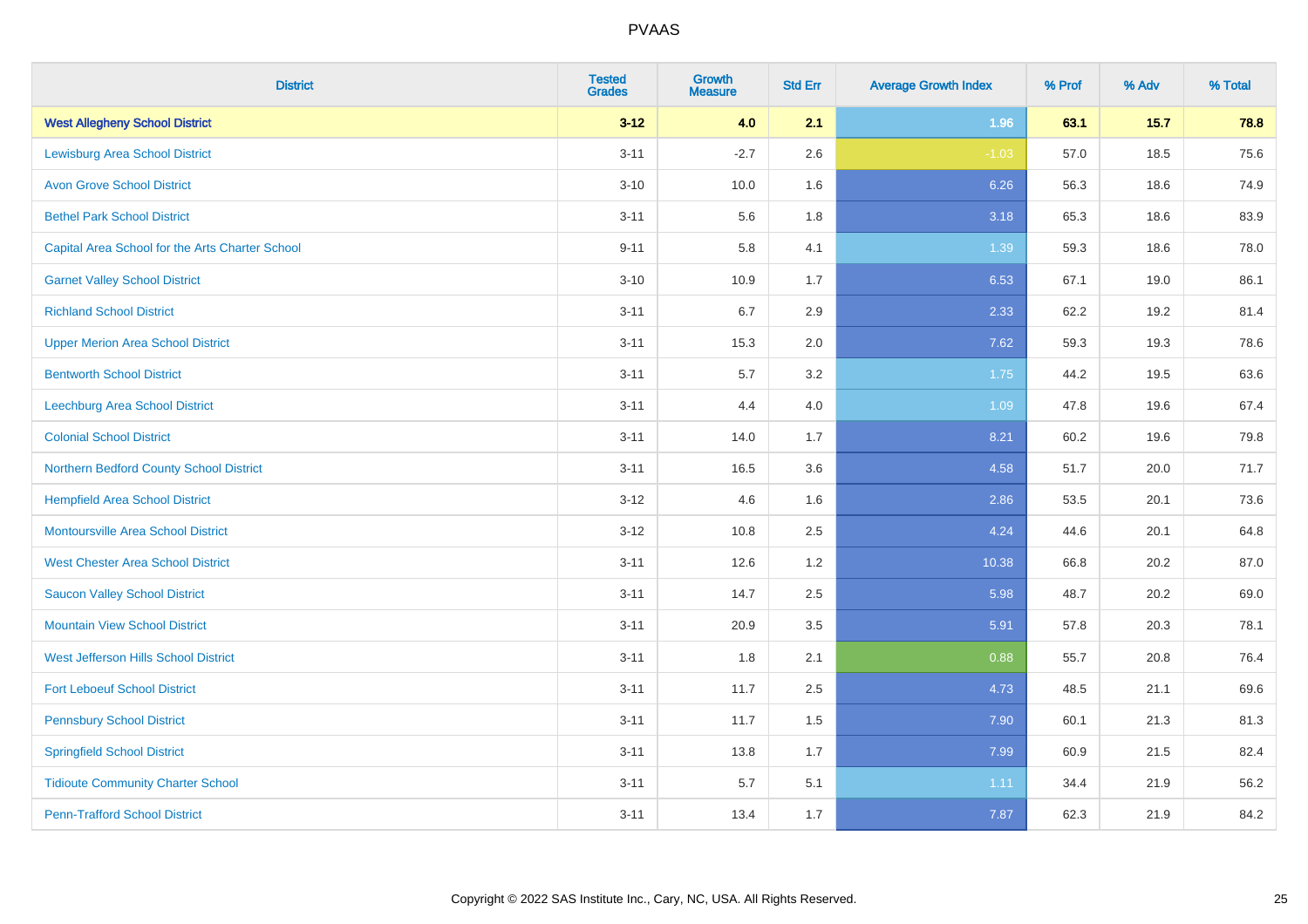| <b>District</b>                               | <b>Tested</b><br><b>Grades</b> | <b>Growth</b><br><b>Measure</b> | <b>Std Err</b> | <b>Average Growth Index</b> | % Prof | % Adv  | % Total |
|-----------------------------------------------|--------------------------------|---------------------------------|----------------|-----------------------------|--------|--------|---------|
| <b>West Allegheny School District</b>         | $3 - 12$                       | 4.0                             | 2.1            | 1.96                        | 63.1   | $15.7$ | 78.8    |
| <b>Parkland School District</b>               | $3 - 11$                       | 5.3                             | 1.2            | 4.30                        | 58.0   | 22.3   | 80.4    |
| <b>Wissahickon School District</b>            | $3 - 10$                       | 12.5                            | 1.8            | 6.85                        | 58.3   | 22.4   | 80.7    |
| <b>Wallingford-Swarthmore School District</b> | $3 - 10$                       | 0.9                             | 2.4            | 0.38                        | 64.4   | 22.7   | 87.1    |
| <b>New Hope-Solebury School District</b>      | $3 - 11$                       | 7.5                             | 2.9            | 2.57                        | 68.2   | 22.7   | 90.9    |
| Renaissance Academy Charter School            | $3 - 11$                       | 8.3                             | 3.3            | 2.54                        | 45.6   | 22.8   | 68.4    |
| Penns Valley Area School District             | $3 - 12$                       | 14.0                            | 2.9            | 4.80                        | 41.9   | 23.1   | 65.0    |
| <b>Radnor Township School District</b>        | $3 - 12$                       | 1.0                             | 2.1            | 0.50                        | 65.0   | 23.2   | 88.2    |
| <b>Cumberland Valley School District</b>      | $3 - 12$                       | 18.5                            | 1.3            | 14.64                       | 60.7   | 23.4   | 84.1    |
| Downingtown Area School District              | $3 - 11$                       | 12.1                            | 1.1            | 10.67                       | 60.0   | 23.5   | 83.6    |
| Mt Lebanon School District                    | $3 - 11$                       | $-1.0$                          | 1.5            | $-0.70$                     | 61.9   | 24.0   | 85.9    |
| <b>Pine-Richland School District</b>          | $3 - 11$                       | 11.5                            | 1.8            | 6.31                        | 60.6   | 24.4   | 85.0    |
| <b>Upper Dublin School District</b>           | $3 - 12$                       | 15.4                            | 1.8            | 8.53                        | 60.8   | 24.8   | 85.6    |
| <b>Greenwood School District</b>              | $3 - 11$                       | 15.9                            | 3.9            | 4.11                        | 50.0   | 25.0   | 75.0    |
| <b>Haverford Township School District</b>     | $3 - 11$                       | 8.0                             | 1.5            | 5.27                        | 53.0   | 25.5   | 78.6    |
| <b>Derry Township School District</b>         | $3 - 10$                       | 12.8                            | 2.0            | 6.39                        | 54.8   | 25.8   | 80.6    |
| <b>State College Area School District</b>     | $3 - 11$                       | 20.5                            | 1.4            | 14.33                       | 58.0   | 25.9   | 84.0    |
| <b>Peters Township School District</b>        | $3 - 11$                       | 5.0                             | 1.8            | 2.76                        | 59.8   | 26.1   | 85.9    |
| South Fayette Township School District        | $3 - 11$                       | 1.7                             | 2.0            | 0.88                        | 61.0   | 26.5   | 87.6    |
| <b>Norwin School District</b>                 | $3 - 11$                       | 18.0                            | 1.7            | 10.37                       | 58.5   | 27.0   | 85.4    |
| <b>York Suburban School District</b>          | $3 - 11$                       | 10.1                            | 2.1            | 4.91                        | 53.5   | 27.8   | 81.3    |
| North Allegheny School District               | $3 - 11$                       | 17.4                            | 1.3            | 13.52                       | 59.5   | 28.1   | 87.6    |
| <b>Hampton Township School District</b>       | $3 - 11$                       | 5.1                             | 2.2            | 2.35                        | 54.0   | 28.2   | 82.2    |